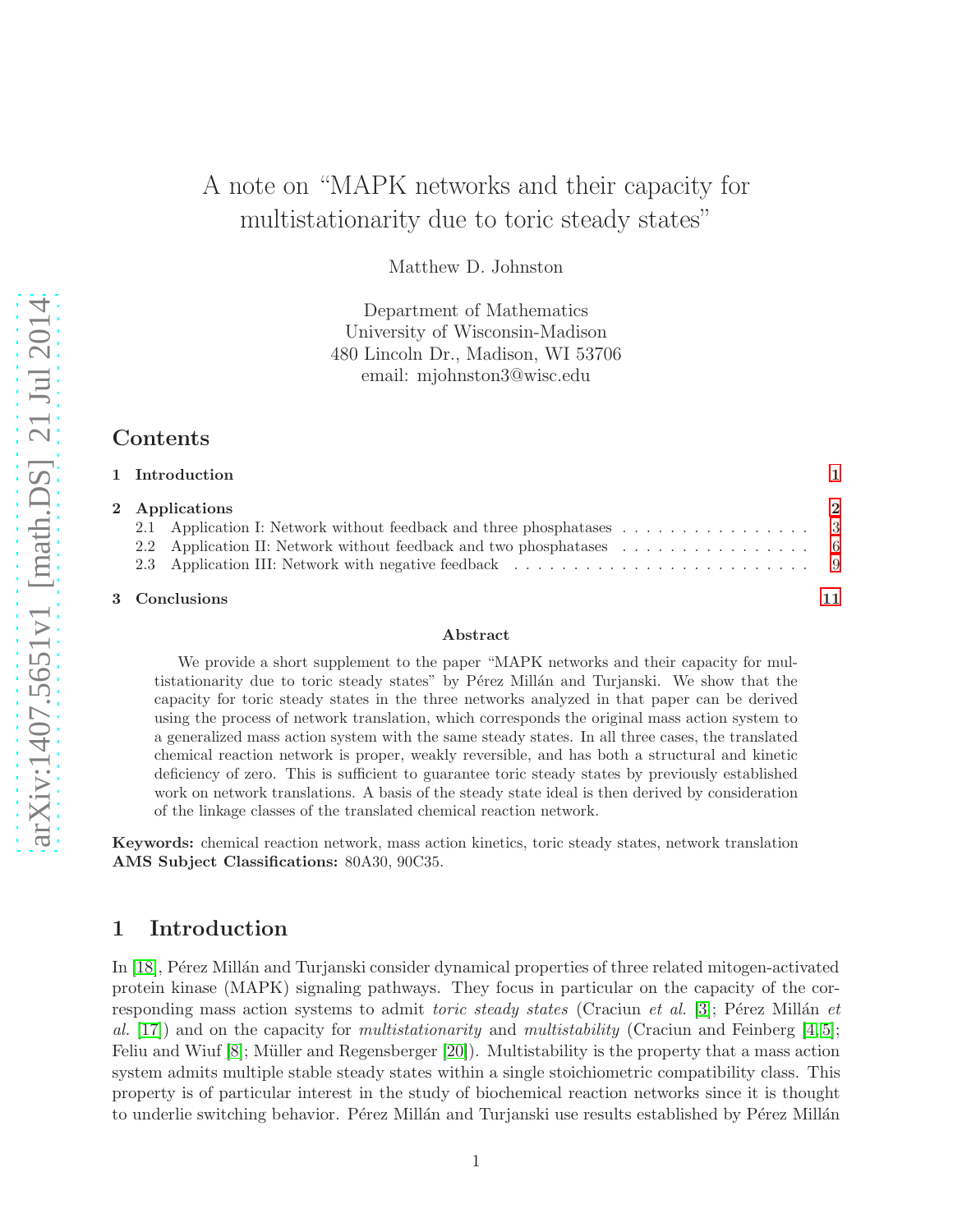*et al.* [\[18\]](#page-12-0) and Müller *et al.* [\[19\]](#page-12-3) to demonstrate that the systems admit multistability. They then numerically-derive steady states consistent with these expectations.

In this note, we elaborate on the capacity of these networks to permit toric steady states. We apply the method of network translation (Johnston [\[15\]](#page-12-4)) to correspond the original network with a generalized network (Müller and Regensberger  $[20]$ ) which has superior structure. In the language of chemical reaction network theory (CRNT), we will determine that the translated network is weakly reversible and has a structural and kinetic deficiency of zero (see Feinberg [\[7\]](#page-11-4), Horn [\[11\]](#page-12-5), and Horn and Jackson  $[12]$ ; Müller and Regensberger  $[20]$ ).

For brevity, we assume that the reader is familiar with P $\acute{e}$ rez Millán *et al.* [\[17\]](#page-12-1), Müller and Regensberger [\[20\]](#page-12-2), and Johnston [\[15\]](#page-12-4). We note that we use the term complex in the sense of CRNT. That is, by a complex we mean a linear combination of reactants which appears at the terminal or root end of an arrow in the reaction graph of the network. This is distinct from the biochemical interpretation of a complex as a bound combination of two or more substrates. We adopt the following terminology and notation adapted from Johnston [\[15\]](#page-12-4):

 $\mathcal{N} = (\mathcal{S}, \mathcal{C}, \mathcal{R})$ , chemical reaction network  $-\mathcal{N} = (\mathcal{S}, \mathcal{C}, \mathcal{C}_K, \mathcal{R})$ , generalized chemical reaction network  $-\tilde{\mathcal{N}} = (\tilde{\mathcal{S}}, \tilde{\mathcal{C}}, \tilde{\mathcal{C}}_K, \tilde{\mathcal{R}}),$  translated chemical reaction network  $\mathcal{S} = \{X_1, \ldots, X_m\}$ , species set  $\mathcal{C} = \{C_1, \ldots, C_n\}$ , complex set  $\mathcal{C}_K = \{ (C_K)_1, \ldots, (C_K)_n \},$  kinetic complex set  $-\mathcal{R} = \{R_1, \ldots, R_r\}$ , reaction set  $\mathcal{L} = \{L_1, \ldots, L_\ell\}$ , linkage class set  $-$  m, number of reactants  $- n$ , number of complexes  $- r$ , number of reactions  $\frac{1}{\epsilon}$ , number of linkage classes  $\rho(i)$ , index of source complex of  $i^{th}$  reaction  $\rho'(i)$ , index of product complex of  $i^{th}$  reaction  $-y_i = (y_{i1}, \ldots, y_{im})$ , support vector of  $i^{th}$  complex  $(-y_K)_i=((y_K)_{i1},\ldots,(y_K)_{im}),$  support vector of  $i^{th}$ kinetic complex  $\sum S = \text{span}\{y_{\rho'(i)} - y_{\rho(i)} \mid i = 1, ..., r\},\text{stoichiomet-}$ ric subspace  $- S_K = \text{span}\{(y_K)_{\rho'(i)} - (y_K)_{\rho(i)} \mid i = 1, \ldots, r\},\$ kinetic-order subspace  $\mathbf{x} = (x_1, \ldots, x_m) \in \mathbb{R}_{\geq 0}^m$ , concentration vector  $-\mathbf{x}^{y_i} = \prod_{j=1}^m x_j^{y_{ij}}$ , mass action term  $- k_i, i = 1, \ldots, r$ , reaction rate constants —  $K_i$ ,  $i = 1, \ldots, n$ , tree constants  $-s = \dim(S)$ , dimension of stoichiometric subspace  $- s_K = \dim(S)$ , dimension of kinetic-order subspace — δ, deficiency  $(\delta = n - \ell - s)$ —  $\delta_K$ , kinetic deficiency ( $\delta_K = n - \ell - s_K$ )

We will use tilde notation  $(\tilde{\cdot})$  to denote any elements above which are associated to a translated chemical reaction network. For example, we will use  $\tilde{L}_i$  to denote the  $i^{th}$  linkage class in the translation,  $\tilde{K}_i$  to denote the tree constant corresponding to the  $i^{th}$  translated complex, etc.

# <span id="page-1-0"></span>2 Applications

In this section we introduce the three networks considered by Pérez Millán and Turjanski [\[18\]](#page-12-0) and show that they admit network translations which are proper, weakly reversible, and for which both  $\delta = 0$  and  $\delta_K = 0$ . This is sufficient to guarantee toric steady states by Theorem 5 of Johnston [\[15\]](#page-12-4). We note that, due to similarities between the networks considered in Sections [2.1,](#page-2-0) [2.2,](#page-5-0) and [2.3](#page-8-0) and the subsequent analysis, some clarifying exposition is omitted from Sections [2.2](#page-5-0) and [2.3.](#page-8-0)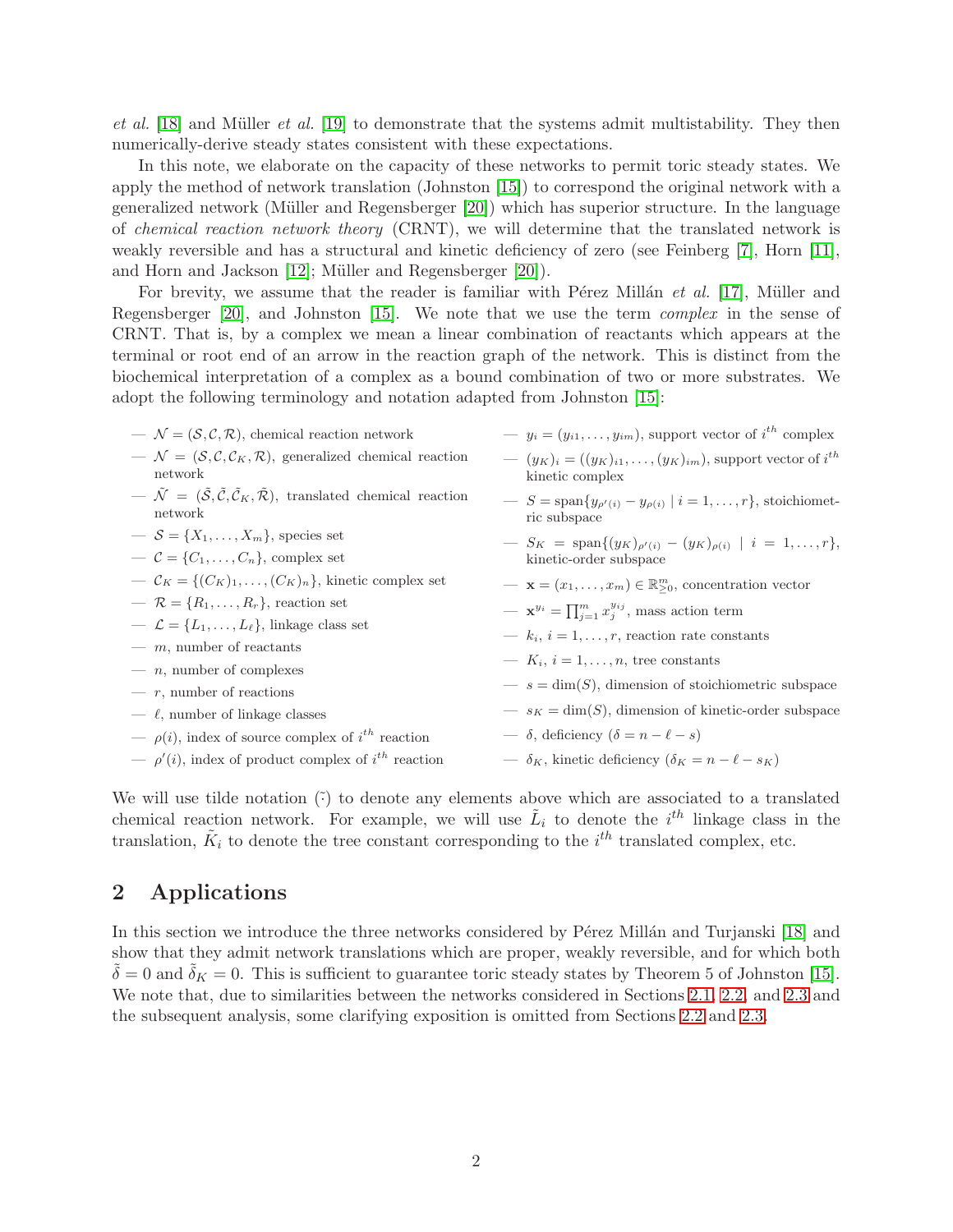#### <span id="page-2-0"></span>2.1 Application I: Network without feedback and three phosphatases

Consider the following network:

(1) 
$$
RAF + RAS \stackrel{k_1}{\rightleftarrows} RAS - RAF \stackrel{k_3}{\rightarrow} pRAF + RAS
$$
  
\n(2)  $pRAF + RAFPH \stackrel{k_4}{\rightleftarrows} RAF - RAFPH \stackrel{k_6}{\rightarrow} RAF + RAFPH$   
\n(3)  $MEK + pRAF \stackrel{k_7}{\rightleftarrows} MEK - pRAF \stackrel{k_9}{\rightarrow} pMEK + pRAF \stackrel{k_{10}}{\rightleftarrows} pMEK - pRAF \stackrel{k_{12}}{\rightarrow} pMEK + pRAF$   
\n(4)  $ppMEK + MENPH \stackrel{k_{13}}{\rightleftarrows} pMEK - MEKPH \stackrel{k_{15}}{\rightarrow} pMEK + MEKPH \stackrel{k_{16}}{\rightleftarrows} pMEK - MEKPH \stackrel{k_{18}}{\rightarrow} pMEK - MEKPH \stackrel{k_{18}}{\rightarrow} MEK + MEKPH$   
\n(5)  $ERK + ppMEK \stackrel{k_{19}}{\rightleftarrows} ERK - ppMEK \stackrel{k_{21}}{\rightarrow} pERK + ppMEK \stackrel{k_{22}}{\rightleftarrows} pERK - ppMEK \stackrel{k_{24}}{\rightarrow} pERK + ppMEK$   
\n(6)  $ppERK + ERKPH \stackrel{k_{25}}{\rightleftarrows} pERK - ERKPH \stackrel{k_{27}}{\rightarrow} pERK + ERKPH \stackrel{k_{28}}{\rightleftarrows} pERK - ERKPH \stackrel{k_{30}}{\rightarrow} ERK + ERKPH$ .  
\n(Net1)

<span id="page-2-1"></span>The linkage classes of the network (labeled  $(1) - (6)$  in [\(Net1\)](#page-2-1)) represent metabolic pathways. For instance, the pathway (1) represents the RAS-mediated phosphorylation of  $RAF$ , while pathway (2) represents the RAFPH-mediated dephosphorylation of  $pRAF$ . Note that "−" denotes a binding between the substrate on the left and the subtrate on the right. A bound substrate of this form is often called a complex in the biochemical literature. We remind the reader, however, that we use the term complex in the sense of the CRNT literature (Horn and Jackson [\[12\]](#page-12-6)).

The network [\(Net1\)](#page-2-1) has previously been studied by Huang and Ferrell [\[13\]](#page-12-7) and Kholodenko [\[16\]](#page-12-8). The basic functionality of the mechanism may be understood by considering the pathways together as pairs: (1) & (2), (3) & (4), and (5) & (6). In each such pair, there is one pathway corresponding to phorphorylation and one pathway corresponding to dephorsphorylation. In this particular model the substrates which mediate the phosphorylation and dephosphorylation events are distinct between pathways.

It was shown in Pérez Millán and Turjanski [\[18\]](#page-12-0) that the mass action system corresponding to [\(Net1\)](#page-2-1) has toric steady states regardless of the rate constant values. Although not stated, the authors imply that the method for computing this basis was that of Pérez Millán *et al.* [\[17\]](#page-12-1). In this method, the kernel of a particular structural matrix is computed and checked for certain technical conditions (Conditions 3.1, 3.4, and 3.6, Pérez Millán et al. [\[17\]](#page-12-1)). We now show that the basis can be derived by the method of *network translation* (Johnston [\[15\]](#page-12-4)). We note that, while the method of network translation does not produce any information in addition to that guaranteed by [\[17\]](#page-12-1), it has a natural graphical representation which may be preferable to many readers.

We index the species as in Pérez Millán and Turjanski [\[18\]](#page-12-0):

$$
x_1 = [RAF], x_2 = [pRAF], x_3 = [MEK], x_4 = [pMEK], x_5 = [ppMEK], x_6 = [ERK],
$$
  
\n
$$
x_7 = [pERK], x_8 = [ppERK], x_9 = [RAS], x_{10} = [RAFPH], x_{11} = [MEKPH], x_{12} = [ERKPH],
$$
  
\n
$$
x_{13} = [RAS - RAF], x_{14} = [MEK - pRAF], x_{15} = [pMEK - pRAF], x_{16} = [ERK - ppMEK],
$$
  
\n
$$
x_{17} = [pERK - ppMEK], x_{18} = [RAF - RAFPH], x_{19} = [ppMEK - MEKPH],
$$
  
\n
$$
x_{20} = [pMEK - MEKPH], x_{21} = [ppERK - ERKPH], x_{22} = [pERK - ERKPH].
$$
\n(1)

<span id="page-2-2"></span>We now apply the following translation scheme to [\(Net1\)](#page-2-1) where the network has been indexed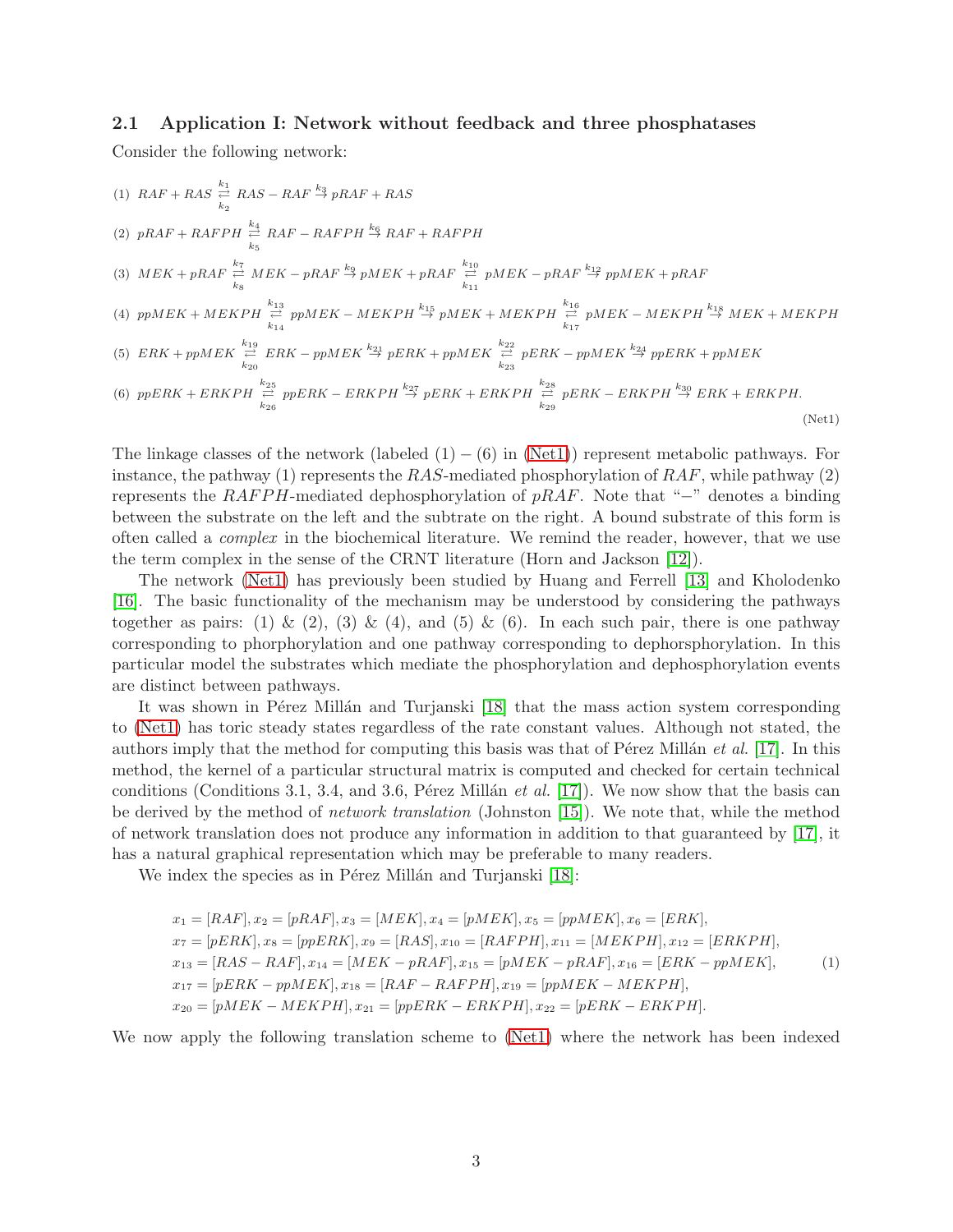according to [\(1\)](#page-2-2) and reordered by numerical index:

<span id="page-3-0"></span>

| (1)  | $X_1 + X_9 \stackrel{k_1}{\underset{k_2}{\rightleftharpoons}} X_{13} \stackrel{k_3}{\rightarrow} X_2 + X_9$ (+X <sub>10</sub> )                                                                                                                                        |          | (4b) $X_4 + X_{11} \stackrel{k_{16}}{\underset{k_{17}}{\rightleftharpoons}} X_{20} \stackrel{k_{18}}{\rightarrow} X_3 + X_{11} \quad (+X_2)$ |       |
|------|------------------------------------------------------------------------------------------------------------------------------------------------------------------------------------------------------------------------------------------------------------------------|----------|----------------------------------------------------------------------------------------------------------------------------------------------|-------|
| (2)  | $X_2 + X_{10} \stackrel{k_4}{\rightleftharpoons} X_{18} \stackrel{k_6}{\rightarrow} X_1 + X_{10}$                                                                                                                                                                      | $(+X_9)$ | (5a) $X_5 + X_6 \stackrel{k_{19}}{\rightleftharpoons} X_{16} \stackrel{k_{21}}{\rightarrow} X_5 + X_7$ $(+X_{12})$                           |       |
| (3a) | $X_2 + X_3 \stackrel{k_7}{\rightleftharpoons} X_{14} \stackrel{k_9}{\rightarrow} X_2 + X_4$ (+X <sub>11</sub> )                                                                                                                                                        |          | (5b) $X_5 + X_7 \stackrel{k_{22}}{\rightleftharpoons} X_{17} \stackrel{k_{24}}{\rightarrow} X_5 + X_8$ $(+X_5 + X_{12})$                     |       |
| (3b) | $X_2+X_4\overset{k_{10}}{\underset{k_{11}}{\rightleftarrows}}X_{15}\overset{k_{12}}{\rightarrow}X_2+X_5\qquad(+X_2+X_{11})\Biggm{(6a)}\qquad X_8+X_{12}\overset{k_{25}}{\underset{k_{26}}{\rightleftarrows}}X_{21}\overset{k_{27}}{\rightarrow}X_7+X_{12}\quad(+2X_5)$ |          |                                                                                                                                              |       |
| (4a) | $X_5 + X_{11} \stackrel{k_{13}}{\rightleftharpoons} X_{19} \stackrel{k_{15}}{\rightarrow} X_4 + X_{11} \quad (+2X_2)$                                                                                                                                                  |          | (6b) $X_7 + X_{12} \stackrel{k_{28}}{\rightleftharpoons} X_{22} \stackrel{k_{30}}{\rightarrow} X_6 + X_{12} \quad (+X_5)$                    |       |
|      |                                                                                                                                                                                                                                                                        |          |                                                                                                                                              | 'Sch1 |

Notice that we have divided several individual pathways in [\(Net1\)](#page-2-1) into separate pathways in [\(Sch1\)](#page-3-0). For instance, the pathway (3) has become (3a) and (3b). The purpose for these subgroupings will be apparent momentarily.

The bracketed right-hand-side terms in [\(Sch1\)](#page-3-0) correspond to how we translate each of the complexes in each pathway. The translation terms are chosen so that we may combine pathways to form cycles. For example, in pathway (1) we translate the *product* complex  $X_1 + X_9$  by  $(+X_{10})$  to get the new complex  $X_1 + X_9 + X_{10}$ , and in pathway (2) we translate the *source* complex  $X_1 + X_{10}$ by  $(+X_9)$  to also get  $X_1 + X_9 + X_{10}$ . As a result, pathway (1) and pathway (2) are joined in the translation. It is worth noting that the translation terms for the pathways (3b), (4a), (5b), and (6a) are more complicated than is strictly required to simply join the pathways together. We could, for instance, choose the terms  $(+X_{11})$ ,  $(+X_{11})$ ,  $(+X_2)$ , and  $(+X_2)$  for pathways (3a), (3b), (4a), and (4b), respectively. This, however, leads to both of the *source* complexes  $X_2 + X_4$  and  $X_4 + X_{11}$ being translated to  $X_2 + X_4 + X_{11}$ . This overlapping of source complexes is avoided by [\(Sch1\)](#page-3-0) (see Application II, Johnston [\[15\]](#page-12-4)).

The translation process [\(Sch1\)](#page-3-0) yields the following translated chemical reaction network  $\tilde{\mathcal{N}} =$  $(\mathcal{S}, \mathcal{C}, \mathcal{C}_K, \mathcal{R})$ , where we have collapsed repeated complexes to a single node:

$$
X_{1} + X_{9} + X_{10} \stackrel{k_1}{\underset{k_2}{\rightleftharpoons}} X_{10} + X_{13}
$$
\n
$$
(1) \& (2): \quad k_{6} \uparrow \quad \downarrow k_{3}
$$
\n
$$
X_{9} + X_{18} \stackrel{k_5}{\underset{k_4}{\rightleftharpoons}} X_{2} + X_{9} + X_{10}
$$
\n
$$
X_{2} + X_{3} + X_{11} \stackrel{k_7}{\underset{k_{8}}{\rightleftharpoons}} X_{11} + X_{14}
$$
\n
$$
(3a) \& (4b): \quad k_{1s} \uparrow \quad \downarrow k_{9}
$$
\n
$$
X_{2} + X_{20} \stackrel{k_{17}}{\underset{k_{16}}{\rightleftharpoons}} X_{2} + X_{4} + X_{11}
$$
\n
$$
X_{3} + X_{12} \stackrel{k_{17}}{\underset{k_{16}}{\rightleftharpoons}} X_{2} + X_{4} + X_{11}
$$
\n
$$
2X_{2} + X_{4} + X_{11} \stackrel{k_{10}}{\underset{k_{13}}{\rightleftharpoons}} X_{2} + X_{11} + X_{15}
$$
\n
$$
2X_{2} + X_{19} \stackrel{k_{14}}{\underset{k_{13}}{\rightleftharpoons}} 2X_{2} + X_{5} + X_{11}
$$
\n
$$
X_{5} + X_{6} + X_{12} \stackrel{k_{19}}{\underset{k_{20}}{\rightleftharpoons}} X_{12} + X_{16}
$$
\n
$$
(5a) \& (6b): \quad k_{30} \uparrow \quad \downarrow k_{21}
$$
\n
$$
X_{5} + X_{22} \stackrel{k_{29}}{\underset{k_{28}}{\rightleftharpoons}} X_{5} + X_{7} + X_{12}
$$
\n
$$
X_{6} + X_{7} + X_{12}
$$
\n
$$
X_{7} \uparrow X_{12}
$$
\n
$$
X_{8} + X_{12} \stackrel{k_{20}}{\underset{k_{20}}{\rightleftharpoons}} X_{5} + X_{7} + X_{12}
$$
\n
$$
X_{9} + X_{10}
$$
\n
$$
(5a)
$$

<span id="page-3-1"></span>The kinetic complex set  $\tilde{\mathcal{C}}_K$  is omitted from [\(Tran1\)](#page-3-1) to conserve space. We now analyze (Tran1) according to the methodologies introduced by Johnston [\[15\]](#page-12-4). We first construct the kinetic graph  $(\mathcal{S}, \mathcal{C}_K, \mathcal{R})$ :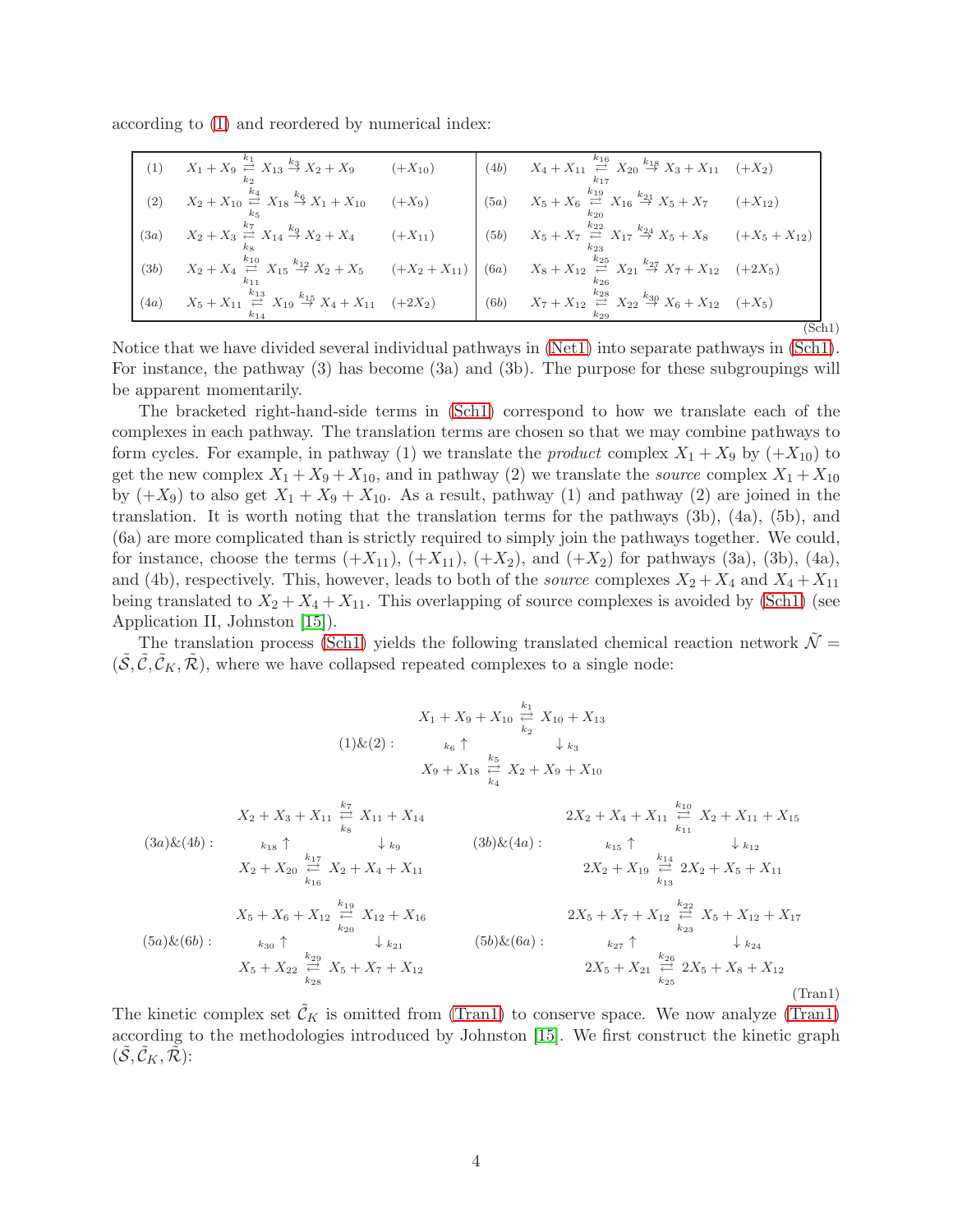$$
X_{1} + X_{9} \stackrel{k_{1}}{\underset{k_{2}}{\rightleftharpoons}} X_{13}
$$
\n
$$
(1) \& (2): \quad k_{6} \uparrow \quad \downarrow k_{3}
$$
\n
$$
X_{18} \stackrel{k_{5}}{\underset{k_{4}}{\rightleftharpoons}} X_{2} + X_{10}
$$
\n
$$
X_{2} + X_{3} \stackrel{k_{7}}{\underset{k_{8}}{\rightleftharpoons}} X_{14}
$$
\n
$$
(3a) \& (4b): \quad k_{18} \uparrow \quad \downarrow k_{9} \qquad (3b) \& (4a): \quad k_{15} \uparrow \quad \downarrow k_{12}
$$
\n
$$
X_{20} \stackrel{k_{17}}{\underset{k_{16}}{\rightleftharpoons}} X_{4} + X_{11}
$$
\n
$$
X_{5} + X_{6} \stackrel{k_{19}}{\underset{k_{20}}{\rightleftharpoons}} X_{16}
$$
\n
$$
(5a) \& (6b): \quad k_{30} \uparrow \quad \downarrow k_{21} \qquad (5b) \& (6a): \quad k_{28} \uparrow \quad \downarrow k_{24}
$$
\n
$$
X_{21} \stackrel{k_{27}}{\underset{k_{24}}{\rightleftharpoons}} X_{3} + X_{12}
$$
\n
$$
(5b) \stackrel{k_{18}}{\rightleftharpoons} X_{3} + X_{12}
$$

The network [\(Kin1\)](#page-4-0) is determined by substituting the pre-translation source complexes in [\(Sch1\)](#page-3-0) in the place of the corresponding post-translation source complexes in [\(Tran1\)](#page-3-1). Since the correspondence between these source complexes is one-to-one, the translation is proper so the dynamics of the original mass action system corresponding to [\(Net1\)](#page-2-1) coincides with that of the generalized system corresponding to the network [\(Tran1\)](#page-3-1) with kinetic complexes given by [\(Kin1\)](#page-4-0) (Lemma 2, Johnston [\[15\]](#page-12-4)). The generalized network  $\tilde{\mathcal{N}}$  is weakly reversible and has  $\tilde{\delta} = 0$  (zero deficiency of [\(Tran1\)](#page-3-1)) and  $\tilde{\delta}_K = 0$  (zero deficiency of [\(Kin1\)](#page-4-0)). It follows that the system has toric steady states regardless of rate constant values (Property 1. of Theorem 5, Johnston [\[15\]](#page-12-4)).

An explicit derivation of the toric basis of the steady state ideal given by Pérez Millán and Turjanski [\[18\]](#page-12-0) can now be made by consideration of the kinetic graph [\(Kin1\)](#page-4-0). By property 2. of Theorem 5 of Johnston [\[15\]](#page-12-4), the terms we require are

<span id="page-4-0"></span>
$$
\tilde{K}_i \mathbf{x}^{(\tilde{y}_K)_j} - \tilde{K}_j \mathbf{x}^{(\tilde{y}_K)_i}
$$

where  $i, j \in \tilde{L}_k$  for some linkage class  $\tilde{L}_k$  of [\(Kin1\)](#page-4-0), and  $\tilde{K}_i$  are the tree constants of the translation. We make the following enumeration of the kinetic complexes:

$$
(1)\& (2): \quad (\tilde{C}_K)_1 = X_1 + X_9, (\tilde{C}_K)_2 = X_{13}, (\tilde{C}_K)_3 = X_2 + X_{10}, (\tilde{C}_K)_4 = X_{18},
$$
\n
$$
(3a)\& (4b): \quad (\tilde{C}_K)_5 = X_2 + X_3, (\tilde{C}_K)_6 = X_{14}, (\tilde{C}_K)_7 = X_4 + X_{11}, (\tilde{C}_K)_8 = X_{20},
$$
\n
$$
(3b)\& (4a): \quad (\tilde{C}_K)_9 = X_2 + X_4, (\tilde{C}_K)_{10} = X_{15}, (\tilde{C}_K)_{11} = X_5 + X_{11}, (\tilde{C}_K)_{12} = X_{19},
$$
\n
$$
(5a)\& (6b): \quad (\tilde{C}_K)_{13} = X_5 + X_6, (\tilde{C}_K)_{14} = X_{16}, (\tilde{C}_K)_{15} = X_7 + X_{12}, (\tilde{C}_K)_{16} = X_{22},
$$
\n
$$
(5b)\& (6a): \quad (\tilde{C}_K)_{17} = X_5 + X_7, (\tilde{C}_K)_{18} = X_{17}, (\tilde{C}_K)_{19} = X_8 + X_{12}, (\tilde{C}_K)_{20} = X_{21}
$$
\n
$$
(6a)\& (6b): \quad (\tilde{C}_K)_{17} = X_5 + X_7, (\tilde{C}_K)_{18} = X_{17}, (\tilde{C}_K)_{19} = X_8 + X_{12}, (\tilde{C}_K)_{20} = X_{21}
$$

where the complexes have been grouped according to their linkage class in [\(Kin1\)](#page-4-0). We compute the following tree constants:

| $K_1 = (k_2 + k_3)k_4k_6$       | $K_6 = k_7 k_{16} k_{18}$             | $K_{11} = k_{10}k_{12}(k_{14} + k_{15})$         | $K_{16} = k_{19}k_{21}k_{28}$                |                  |
|---------------------------------|---------------------------------------|--------------------------------------------------|----------------------------------------------|------------------|
| $K_2 = k_1 k_4 k_6$             | $K_7 = k_7k_9(k_{17} + k_{18})$       | $K_{12} = k_{10}k_{12}k_{13}$                    | $\tilde{K}_{17}=(k_{23}+k_{24})k_{25}k_{27}$ |                  |
| $K_3 = k_1k_3(k_5 + k_6)$       | $K_8 = k_7 k_9 k_{16}$                | $K_{13} = (k_{20} + k_{21})k_{28}k_{30}$         | $K_{18} = k_{22} k_{25} k_{27}$              | $\left(3\right)$ |
| $K_4 = k_1 k_3 k_4$             | $K_9 = (k_{11} + k_{12})k_{13}k_{15}$ | $K_{14} = k_{19}k_{28}k_{30}$                    | $K_{19} = k_{22}k_{24}(k_{26} + k_{27})$     |                  |
| $K_5 = (k_8 + k_9)k_{16}k_{18}$ | $K_{10} = k_{10}k_{13}k_{15}$         | $\tilde{K}_{15} = k_{19}k_{21}(k_{29} + k_{30})$ | $K_{20}=k_{23}k_{24}k_{25}$                  |                  |

In accordance with the results of Pérez Millán and Turjanski [\[18\]](#page-12-0), after simplification we obtain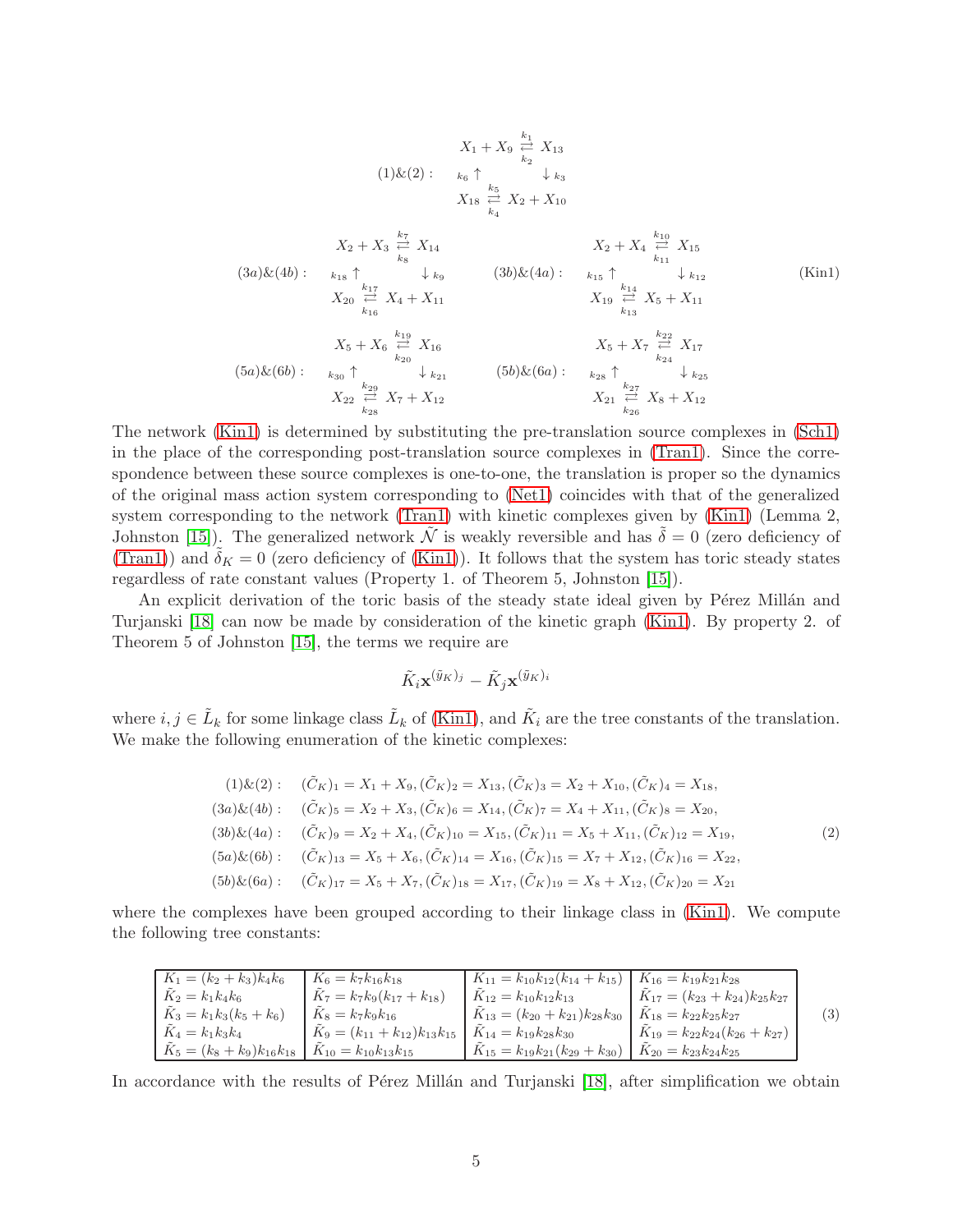the following:

## $(1)$ & $(2)$  :

 $\tilde{K}_1 \mathbf{x}^{(\tilde{y}_K)} - \tilde{K}_2 \mathbf{x}^{(\tilde{y}_K)} \Rightarrow (k_2 + k_3)x_{13} - k_1x_1x_9$  $\tilde{K}_3 \mathbf{x}^{(\tilde{y}_K)_4} - \tilde{K}_4 \mathbf{x}^{(\tilde{y}_K)_3} \Rightarrow (k_5 + k_6) x_{18} - k_4 x_2 x_{10}$  $\tilde{K}_4 \mathbf{x}^{(\tilde{y}_K)_2} - \tilde{K}_2 \mathbf{x}^{(\tilde{y}_K)_4} \Rightarrow k_3 x_{13} - k_6 x_{18}$ 

$$
\tilde{K}_{5}\mathbf{x}^{(\tilde{y}_{K})_{6}} - \tilde{K}_{6}\mathbf{x}^{(\tilde{y}_{K})_{5}} \Rightarrow (k_{8} + k_{9})x_{14} - k_{7}x_{2}x_{3} \qquad \qquad \tilde{K}_{9}\mathbf{x}^{(\tilde{y}_{K})_{10}} - \tilde{K}_{10}\mathbf{x}^{(\tilde{y}_{K})_{9}} \Rightarrow (k_{11} + k_{12})x_{15} - k_{10}x_{2}x_{4} \n\tilde{K}_{7}\mathbf{x}^{(\tilde{y}_{K})_{8}} - \tilde{K}_{8}\mathbf{x}^{(\tilde{y}_{K})_{7}} \Rightarrow (k_{17} + k_{18})x_{20} - k_{16}x_{4}x_{11} \qquad \qquad \tilde{K}_{11}\mathbf{x}^{(\tilde{y}_{K})_{12}} - \tilde{K}_{12}\mathbf{x}^{(\tilde{y}_{K})_{11}} \Rightarrow (k_{14} + k_{15})x_{19} - k_{13}x_{5}x_{11} \n\tilde{K}_{8}\mathbf{x}^{(\tilde{y}_{K})_{6}} - \tilde{K}_{6}\mathbf{x}^{(\tilde{y}_{K})_{8}} \Rightarrow k_{9}x_{14} - k_{18}x_{20} \qquad \qquad \tilde{K}_{12}\mathbf{x}^{(\tilde{y}_{K})_{10}} - \tilde{K}_{10}\mathbf{x}^{(\tilde{y}_{K})_{12}} \Rightarrow k_{12}x_{15} - k_{15}x_{19} \n\underbrace{(5a)\&(6b)}: \qquad \qquad \frac{(5b)\&(6a)}{}
$$

 $\tilde K_{13} {\bf x}^{(\tilde y_K)_{14}} - \tilde K_{14} {\bf x}^{(\tilde y_K)_{13}} \Rightarrow (k_{20}+k_{21}) x_{16} - k_{19} x_5 x_6$  $\tilde K_{15} {\bf x}^{(\tilde y_K)_{16}} - \tilde K_{16} {\bf x}^{(\tilde y_K)_{15}} \Rightarrow (k_{29}+k_{30}) x_{22} - k_{28} x_2 x_{12}$  $\tilde{K}_{16} \mathbf{x}^{(\tilde{y}_K)_{14}} - \tilde{K}_{14} \mathbf{x}^{(\tilde{y}_K)_{16}} \Rightarrow k_{21} x_{16} - k_{30} x_{22}$ 

 $\tilde K_{17} {\bf x}^{(\tilde y_K)_{18}} - \tilde K_{18} {\bf x}^{(\tilde y_K)_{17}} \Rightarrow (k_{23} + k_{24}) x_{17} - k_{22} x_5 x_7$  $\tilde K_{19} {\bf x}^{(\tilde y_K)_{20}} - \tilde K_{20} {\bf x}^{(\tilde y_K)_{19}} \Rightarrow (k_{26}+k_{27}) x_{21} - k_{25} x_8 x_{12}$  $\tilde K_{20} {\bf x}^{(\tilde y_K)_{20}} - \tilde K_{18} {\bf x}^{(\tilde y_K)_{20}} \Rightarrow k_{24} x_{17} - k_{27} x_{21}$ 

The elements of this basis are grouped to emphasize the connection with the linkage classes of the translation [\(Tran1\)](#page-3-1). The basis can be constructed by considering any independent pairwise combination of complexes in a given linkage class of [\(Kin1\)](#page-4-0), computing, and simplifying  $\tilde{K}_i \mathbf{x}^{(\tilde{y}_K)_{i}} - \tilde{K}_j \mathbf{x}^{(\tilde{y}_K)_{i}}$ . In general, we have  $\tilde{n} - \tilde{\ell}$  such choices where  $\tilde{n}$  is the number of complexes in the translation and  $\tilde{\ell}$  is the number of linkage classes. For this network, we need three basis pairs from each linkage class, since there are four complexes in each linkage class, which gives a total of 15 independent basis pairs since there are five linkage classes.

#### <span id="page-5-0"></span>2.2 Application II: Network without feedback and two phosphatases

Consider the following network:

(1) 
$$
RAF + RAS \stackrel{k_1}{\rightleftarrows} RAS - RAF \stackrel{k_3}{\rightarrow} pRAF + RAS
$$
  
\n(2)  $pRAF + RAFPH \stackrel{k_4}{\rightleftarrows} RAF - RAFPH \stackrel{k_6}{\rightarrow} RAF + RAFPH$   
\n(3)  $MEK + pRAF \stackrel{k_7}{\rightleftarrows} MEK - pRAF \stackrel{k_9}{\rightarrow} pMEK + pRAF \stackrel{k_{10}}{\rightleftarrows} pMEK - pRAF \stackrel{k_{12}}{\rightarrow} pMEK + pRAF$   
\n(4)  $ppMEK + PH \stackrel{k_{13}}{\rightleftarrows} ppMEK - PH \stackrel{k_{15}}{\rightarrow} pMEK + PH \stackrel{k_{16}}{\rightleftarrows} pMEK - PH \stackrel{k_{18}}{\rightarrow} MEK + PH$   
\n(5)  $ERK + ppMEK \stackrel{k_{19}}{\rightleftarrows} ERK - ppMEK \stackrel{k_{21}}{\rightarrow} pERK + ppMEK \stackrel{k_{22}}{\rightleftarrows} pERK - ppMEK \stackrel{k_{24}}{\rightarrow} pERK + ppMEK$   
\n(6)  $ppERK + PH \stackrel{k_{12}}{\rightleftarrows} pERK - PH \stackrel{k_{25}}{\rightarrow} pERK + PH \stackrel{k_{28}}{\rightleftarrows} pERK - PH \stackrel{k_{28}}{\rightarrow} pERK - PH \stackrel{k_{30}}{\rightarrow} ERK + PH$ .

The network is identical to [\(Net1\)](#page-2-1) except that the dephosphorylation pathways (4) and (6) are mediated by the same phosphotase (denoted  $PH$ ). This mechanism has been previously considered by Fujioka et al. [\[10\]](#page-12-9).

We now perform the same analysis as contained in Section [2.1.](#page-2-0) We start by indexing the reactants as in Pérez Millán and Turjanski [\[18\]](#page-12-0):

<span id="page-5-1"></span>
$$
x_1 = [RAF], x_2 = [pRAF], x_3 = [MEK], x_4 = [pMEK], x_5 = [ppMEK], x_6 = [ERK], x_7 = [pERK],
$$
  
\n
$$
x_8 = [ppERK], x_9 = [RAS], x_{10} = [RAFPH], x_{11} = [PH], x_{12} = [RAS - RAF], x_{13} = [MEK - pRAF],
$$
  
\n
$$
x_{14} = [pMEK - pRAF], x_{15} = [ERK - ppMEK], x_{16} = [pERK - ppMEK], x_{17} = [RAF - RAFPH],
$$
  
\n
$$
x_{18} = [ppMEK - PH], x_{19} = [pMEK - PH], x_{20} = [ppERK - PH], x_{21} = [pERK - PH].
$$
  
\n(4)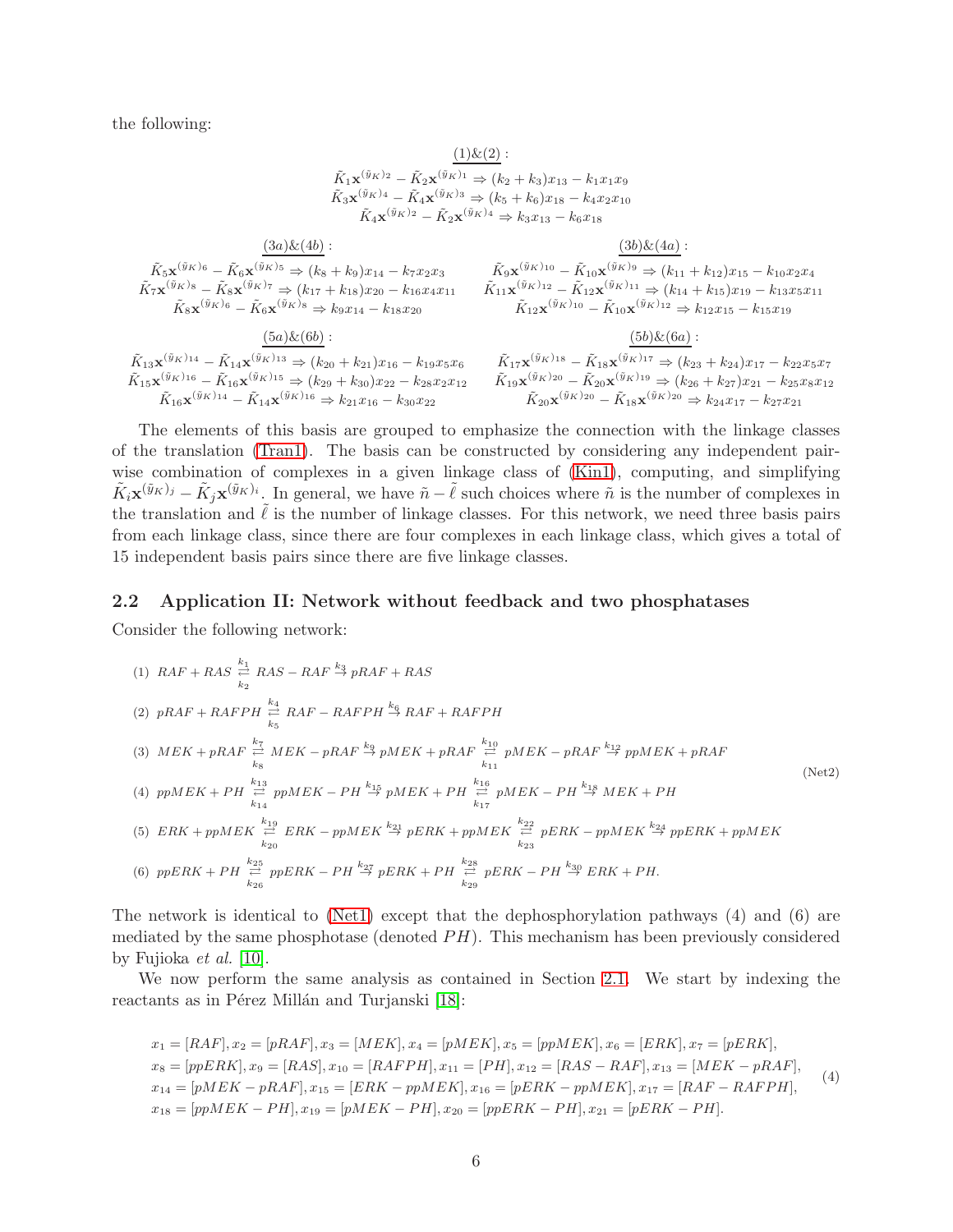We now apply the following translation scheme where the reactants have been indexed according to  $(4)$ :

| (1)  | $X_1 + X_9 \stackrel{k_1}{\rightleftarrows} X_{12} \stackrel{k_3}{\rightarrow} X_2 + X_9$ (+X <sub>10</sub> )                               |             | (4b) $X_4 + X_{11} \stackrel{k_{16}}{\underset{k_{17}}{\rightleftharpoons}} X_{19} \stackrel{k_{18}}{\rightarrow} X_3 + X_{11} \quad (+X_2)$  |       |
|------|---------------------------------------------------------------------------------------------------------------------------------------------|-------------|-----------------------------------------------------------------------------------------------------------------------------------------------|-------|
| (2)  | $X_2 + X_{10} \overset{k_4}{\underset{k_5}{\rightleftarrows}} X_{17} \overset{k_6}{\rightarrow} X_1 + X_{10}$                               | $(+X_9)$    | (5a) $X_5 + X_6 \stackrel{k_{19}}{\underset{k_{20}}{\rightleftharpoons}} X_{15} \stackrel{k_{21}}{\rightarrow} X_5 + X_7$ (+X <sub>11</sub> ) |       |
| (3a) | $X_2 + X_3 \stackrel{k_7}{\rightleftarrows} X_{13} \stackrel{k_9}{\rightarrow} X_2 + X_4$                                                   | $(+X_{11})$ | (5b) $X_5 + X_7 \stackrel{k_{22}}{\rightleftharpoons} X_{16} \stackrel{k_{24}}{\rightarrow} X_5 + X_8$ $(+X_5 + X_{11})$                      |       |
| (3b) | $X_2 + X_4 \stackrel{k_{10}}{\underset{k_{11}}{\rightleftharpoons}} X_{14} \stackrel{k_{12}}{\rightarrow} X_2 + X_5 \qquad (+X_2 + X_{11})$ |             | (6a) $X_8 + X_{11} \stackrel{k_{25}}{\rightleftharpoons} X_{20} \stackrel{k_{27}}{\rightarrow} X_7 + X_{11} \quad (+2X_5)$                    |       |
| (4a) | $X_5 + X_{11} \stackrel{k_{13}}{\rightleftharpoons} X_{18} \stackrel{k_{15}}{\rightarrow} X_4 + X_{11} \quad (+2X_2)$                       |             | (6b) $X_7 + X_{11} \stackrel{k_{28}}{\rightleftharpoons} X_{21} \stackrel{k_{30}}{\rightarrow} X_6 + X_{11} \quad (+X_5)$                     |       |
|      |                                                                                                                                             |             |                                                                                                                                               | Sch2) |

The translation process [\(Sch2\)](#page-6-0) yields the following translated chemical reaction network  $\tilde{\mathcal{N}} =$  $(\tilde{\mathcal{S}}, \tilde{\mathcal{C}}, \tilde{\mathcal{C}}_K, \tilde{\mathcal{R}})$ :

<span id="page-6-1"></span><span id="page-6-0"></span>
$$
X_1 + X_9 + X_{10} \underset{k_2}{\overset{k_1}{\rightleftharpoons}} X_{10} + X_{12}
$$
  
(1) $\&$ (2):  

$$
K_6 \uparrow \qquad \downarrow k_3
$$
  

$$
X_9 + X_{17} \underset{k_4}{\overset{k_5}{\rightleftharpoons}} X_2 + X_9 + X_{10}
$$

$$
X_2 + X_3 + X_{11} \underset{k_8}{\overset{k_7}{\rightleftharpoons}} X_{11} + X_{13}
$$
\n
$$
(3a) \& (4b): \qquad \underset{k_{18}}{\underset{k_{18}}{\rightleftharpoons}} X_2 + X_{11} \underset{k_{19}}{\overset{k_{17}}{\rightleftharpoons}} X_1 + X_{13}
$$
\n
$$
X_2 + X_{19} \underset{k_{16}}{\overset{k_{17}}{\rightleftharpoons}} X_2 + X_4 + X_{11}
$$
\n
$$
X_5 + X_6 + X_{11} \underset{k_{20}}{\overset{k_{19}}{\rightleftharpoons}} X_{11} + X_{15}
$$
\n
$$
(5a) \& (6b): \qquad \underset{k_{30}}{\underset{k_{30}}{\rightleftharpoons}} \uparrow \qquad \underset{k_{21}}{\underset{k_{22}}{\rightleftharpoons}} X_5 + X_7 + X_{11}
$$
\n
$$
X_5 + X_{21} \underset{k_{23}}{\overset{k_{29}}{\rightleftharpoons}} X_5 + X_7 + X_{11}
$$
\n
$$
(5b) \& (6a): \qquad \underset{k_{27}}{\underset{k_{27}}{\rightleftharpoons}} \uparrow \qquad \underset{k_{26}}{\underset{k_{26}}{\rightleftharpoons}} 2X_5 + X_8 + X_{11}
$$
\n
$$
2X_5 + X_{20} \underset{k_{25}}{\overset{k_{29}}{\rightleftharpoons}} 2X_5 + X_7 + X_{11}
$$
\n
$$
(7\text{ran}2)
$$

and the associated kinetic graph  $(\tilde{S}, \tilde{C}_K, \tilde{\mathcal{R}})$ :

$$
X_{1} + X_{9} \stackrel{k_{1}}{\underset{k_{2}}{\rightleftharpoons}} X_{12}
$$
\n
$$
(1) \& (2): \quad k_{6} \uparrow \quad \downarrow k_{8}
$$
\n
$$
X_{17} \stackrel{k_{5}}{\underset{k_{4}}{\rightleftharpoons}} X_{2} + X_{10}
$$
\n
$$
X_{2} + X_{3} \stackrel{k_{7}}{\underset{k_{8}}{\rightleftharpoons}} X_{13}
$$
\n
$$
(3a) \& (4b): \quad k_{18} \uparrow \quad \downarrow k_{9} \qquad (3b) \& (4a): \quad k_{15} \uparrow \quad \downarrow k_{12}
$$
\n
$$
X_{19} \stackrel{k_{17}}{\underset{k_{16}}{\rightleftharpoons}} X_{4} + X_{11}
$$
\n
$$
X_{5} + X_{6} \stackrel{k_{19}}{\underset{k_{20}}{\rightleftharpoons}} X_{15}
$$
\n
$$
(5a) \& (6b): \quad k_{30} \uparrow \quad \downarrow k_{21} \qquad (5b) \& (6a): \quad k_{27} \uparrow \quad \downarrow k_{24}
$$
\n
$$
X_{21} \stackrel{k_{29}}{\underset{k_{28}}{\rightleftharpoons}} X_{7} + X_{11}
$$
\n
$$
X_{32} \stackrel{k_{28}}{\underset{k_{28}}{\rightleftharpoons}} X_{7} + X_{11}
$$
\n
$$
X_{42} \stackrel{k_{29}}{\underset{k_{28}}{\rightleftharpoons}} X_{7} + X_{11}
$$
\n
$$
X_{53} \stackrel{k_{20}}{\rightleftharpoons} X_{8} + X_{11}
$$

As for the network in Section [2.1,](#page-2-0) we can determine that the translation  $\tilde{\mathcal{N}}$  is proper, weakly reversible, and has both  $\tilde{\delta} = 0$  and  $\tilde{\delta}_K = 0$ . We make the following enumeration of the kinetic complexes: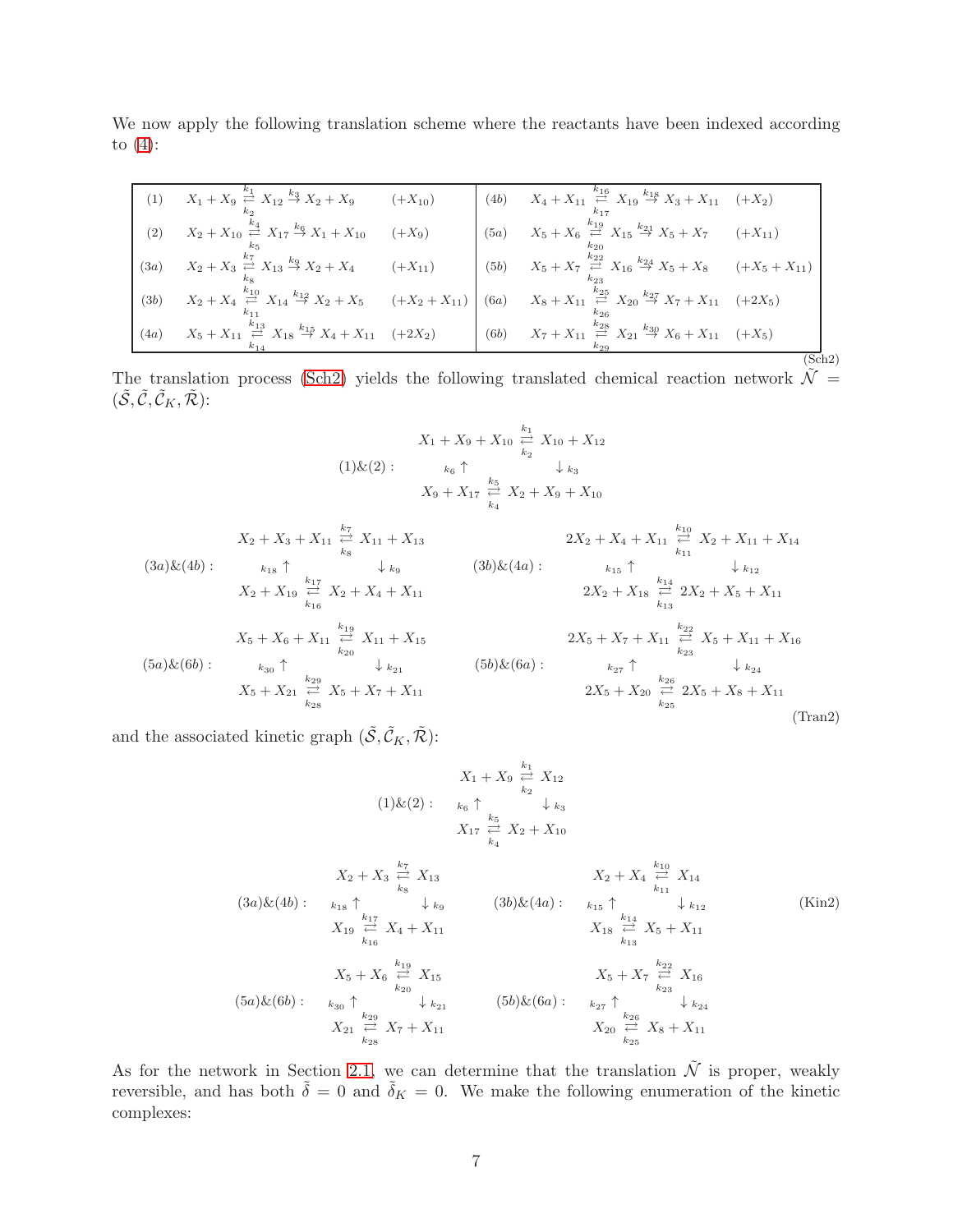$$
(1)\&(2): \quad (\tilde{C}_K)_1 = X_1 + X_9, (\tilde{C}_K)_2 = X_{12}, (\tilde{C}_K)_3 = X_2 + X_{10}, (\tilde{C}_K)_4 = X_{17},
$$
\n
$$
(3a)\&(4b): \quad (\tilde{C}_K)_5 = X_2 + X_3, (\tilde{C}_K)_6 = X_{13}, (\tilde{C}_K)_7 = X_4 + X_{11}, (\tilde{C}_K)_8 = X_{19},
$$
\n
$$
(3b)\&(4a): \quad (\tilde{C}_K)_9 = X_2 + X_4, (\tilde{C}_K)_{10} = X_{14}, (\tilde{C}_K)_{11} = X_5 + X_{11}, (\tilde{C}_K)_{12} = X_{18},
$$
\n
$$
(5a)\&(6b): \quad (\tilde{C}_K)_{13} = X_5 + X_6, (\tilde{C}_K)_{14} = X_{15}, (\tilde{C}_K)_{15} = X_7 + X_{11}, (\tilde{C}_K)_{16} = X_{21},
$$
\n
$$
(5b)\&(6a): \quad (\tilde{C}_K)_{17} = X_5 + X_7, (\tilde{C}_K)_{18} = X_{16}, (\tilde{C}_K)_{19} = X_8 + X_{11}, (\tilde{C}_K)_{20} = X_{20},
$$
\n
$$
(6a)\&(6b): \quad (\tilde{C}_K)_1 = X_5 + X_7, (\tilde{C}_K)_1 = X_{16}, (\tilde{C}_K)_2 = X_8 + X_{11}, (\tilde{C}_K)_{20} = X_{20},
$$

and compute the following tree constants:

K˜<sup>1</sup> = (k<sup>2</sup> + k3)k4k<sup>6</sup> K˜<sup>6</sup> = k7k18k<sup>16</sup> K˜<sup>11</sup> = k10k12(k<sup>14</sup> + k15) K˜<sup>16</sup> = k19k21k<sup>28</sup> K˜<sup>2</sup> = k1k4k<sup>6</sup> K˜<sup>7</sup> = k7k9(k<sup>17</sup> + k18) K˜<sup>12</sup> = k10k12k<sup>13</sup> K˜<sup>17</sup> = (k<sup>23</sup> + k24)k25k<sup>28</sup> K˜<sup>3</sup> = k1k3(k<sup>5</sup> + k6) K˜<sup>8</sup> = k7k9k<sup>16</sup> K˜<sup>13</sup> = (k<sup>20</sup> + k21)k28k<sup>30</sup> K˜<sup>18</sup> = k22k25k<sup>27</sup> K˜<sup>4</sup> = k1k3k<sup>4</sup> K˜<sup>9</sup> = (k<sup>11</sup> + k12)k13k<sup>15</sup> K˜<sup>14</sup> = k19k28k<sup>30</sup> K˜<sup>19</sup> = k22k24(k<sup>26</sup> + k27) K˜<sup>5</sup> = (k<sup>8</sup> + k9)k16k<sup>18</sup> K˜<sup>10</sup> = k10k13k<sup>15</sup> K˜<sup>15</sup> = k19k21(k<sup>29</sup> + k30) K˜<sup>20</sup> = k23k24k<sup>25</sup> (6)

By property 2. of Theorem 5 of Johnston [\[15\]](#page-12-4), a basis of the steady state ideal can then be given by:

$$
\frac{(1) \& (2)}{\tilde{K}_1 \mathbf{x}^{(\tilde{y}_K)}^2 - \tilde{K}_2 \mathbf{x}^{(\tilde{y}_K)}^1} \Rightarrow (k_2 + k_3)x_{12} - k_1x_1x_9
$$
\n
$$
\tilde{K}_3 \mathbf{x}^{(\tilde{y}_K)}^4 - \tilde{K}_4 \mathbf{x}^{(\tilde{y}_K)}^3 \Rightarrow (k_5 + k_6)x_{17} - k_4x_2x_{10}
$$
\n
$$
\tilde{K}_4 \mathbf{x}^{(\tilde{y}_K)}^2 - \tilde{K}_2 \mathbf{x}^{(\tilde{y}_K)}^4 \Rightarrow k_3x_{12} - k_6x_{17}
$$

$$
\begin{array}{ccc}\n & \frac{(3a)\&(4b)}{\tilde{K}_{5}\mathbf{x}^{(\tilde{y}_{K})_{6}}-\tilde{K}_{6}\mathbf{x}^{(\tilde{y}_{K})_{5}}\Rightarrow(k_{8}+k_{9})x_{13}-k_{7}x_{2}x_{3}} & \tilde{K}_{9}\mathbf{x}^{(\tilde{y}_{K})_{10}}-\tilde{K}_{10}\mathbf{x}^{(\tilde{y}_{K})_{9}}\Rightarrow(k_{11}+k_{12})x_{14}-k_{10}x_{2}x_{4} \\
& \tilde{K}_{7}\mathbf{x}^{(\tilde{y}_{K})_{8}}-\tilde{K}_{8}\mathbf{x}^{(\tilde{y}_{K})_{7}}\Rightarrow(k_{17}+k_{18})x_{19}-k_{16}x_{4}x_{11} & \tilde{K}_{11}\mathbf{x}^{(\tilde{y}_{K})_{12}}-\tilde{K}_{12}\mathbf{x}^{(\tilde{y}_{K})_{11}}\Rightarrow(k_{14}+k_{15})x_{18}-k_{13}x_{5}x_{11} \\
& \tilde{K}_{8}\mathbf{x}^{(\tilde{y}_{K})_{6}}-\tilde{K}_{6}\mathbf{x}^{(\tilde{y}_{K})_{8}}\Rightarrow k_{9}x_{13}-k_{18}x_{19} & \tilde{K}_{12}\mathbf{x}^{(\tilde{y}_{K})_{10}}-\tilde{K}_{10}\mathbf{x}^{(\tilde{y}_{K})_{12}}\Rightarrow k_{12}x_{14}-k_{14}x_{18} \\
& \frac{(5a)\&(6b)}{\b}:\n\tilde{K}_{13}\mathbf{x}^{(\tilde{y}_{K})_{14}}-\tilde{K}_{14}\mathbf{x}^{(\tilde{y}_{K})_{13}}\Rightarrow(k_{20}+k_{21})x_{15}-k_{19}x_{5}x_{6} & \tilde{K}_{17}\mathbf{x}^{(\tilde{y}_{K})_{18}}-\tilde{K}_{18}\mathbf{x}^{(\tilde{y}_{K})_{17}}\Rightarrow(k_{23}+k_{24})x_{16}-k_{22}x_{5}x_{7} \\
& \tilde{K}_{15}\mathbf{x}^{(\tilde{y}_{K})_{16}}-\tilde{K}_{16}\mathbf{x}^{(\tilde{y}_{K})_{15}}\Rightarrow(k_{29}+k_{30
$$

As in Section [2.1,](#page-2-0) the elements of the basis are grouped here to emphasize the connection with the linkage classes of the translation [\(Tran2\)](#page-6-1).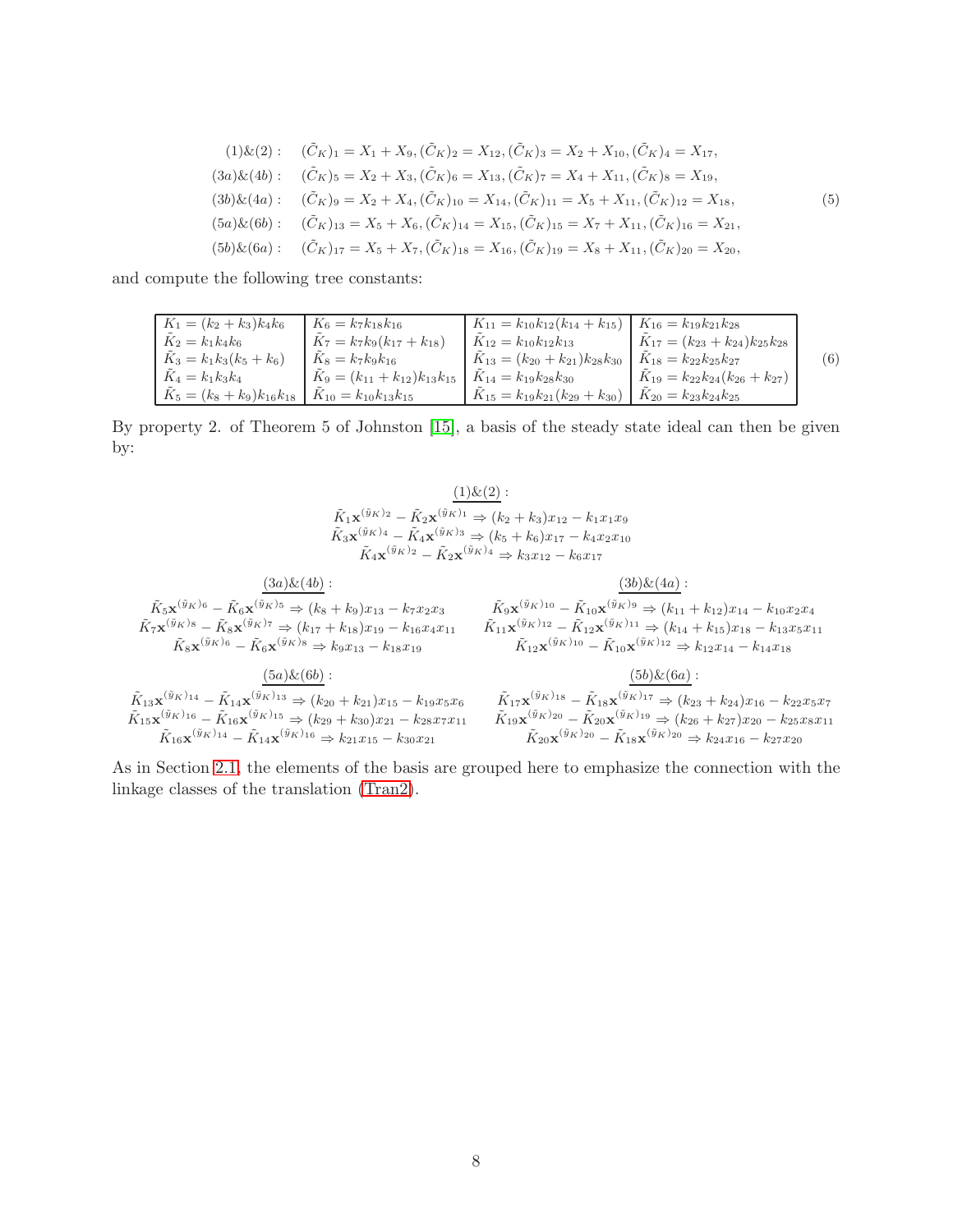#### <span id="page-8-0"></span>2.3 Application III: Network with negative feedback

Consider the following network:

<span id="page-8-1"></span>(1) 
$$
RAF + RAS \sum_{k_2}^{k_1} RAS - RAF \stackrel{k_3}{\to} pRAF + RAS
$$
  
\n(2)  $pRAF + RAFPH \stackrel{k_4}{\underset{k_5}{\rightleftharpoons}} RAF - RAFPH \stackrel{k_6}{\to} RAF + RAFPH$   
\n(3)  $MEK + pRAF \stackrel{k_7}{\underset{k_8}{\rightleftharpoons}} MEK - pRAF \stackrel{k_9}{\to} pMEK + pRAF \stackrel{k_{10}}{\underset{k_{11}}{\rightleftharpoons}} pMEK - pRAF \stackrel{k_{12}}{\to} pMEK + pRAF$   
\n(4)  $ppMEK + PH \stackrel{k_{13}}{\underset{k_{14}}{\rightleftharpoons}} pMEK - PH \stackrel{k_{15}}{\rightleftharpoons} pMEK + PH \stackrel{k_{16}}{\underset{k_{17}}{\rightleftharpoons}} pMEK - PH \stackrel{k_{18}}{\xrightarrow{5}} MEK + PH$   
\n(5)  $ERK + ppMEK \stackrel{k_{19}}{\rightleftharpoons} ERK - ppMEK \stackrel{k_{21}}{\to} pERK + ppMEK \stackrel{k_{22}}{\rightleftharpoons} pERK - ppMEK \stackrel{k_{24}}{\xrightarrow{5}} pERK + ppMEK \stackrel{k_{25}}{\rightleftharpoons} pERK + PH \stackrel{k_{26}}{\rightleftharpoons} pERK + PH \stackrel{k_{26}}{\rightleftharpoons} pERK + PH \stackrel{k_{27}}{\rightleftharpoons} pERK + PH \stackrel{k_{28}}{\rightleftharpoons} pERK - PH \stackrel{k_{29}}{\rightleftharpoons} pERK + PH$   
\n(7)  $pRAF + ppERK \stackrel{k_{31}}{\underset{k_{32}}{\rightleftharpoons}} pRAF - ppERK \stackrel{k_{33}}{\rightleftharpoons} Z + ppERK$   
\n(8)  $Z + PH2 \stackrel{k_{34}}{\underset{k_{35}}{\rightleftharpoons}} Z - PH2 \stackrel{k_{36}}{\rightleftharpoons} pRAF + PH2$ .

This is the network considered in Section [2.2](#page-5-0) with the additional pathways (7) and (8). These pathways correspond to negative feedback since the fully phosphorylated extracellular signal-regulated kinase ( $ppERK$ ) inhibits the activity of phosphorylated rapidly accelerated fibrosarcoma ( $pRAF$ ) by binding it into the inactive form Z. The mechanism [\(Net3\)](#page-8-1) has been considered by Asthagiri and Lauffenburger [\[1\]](#page-11-5), Dougherty et al. [\[6\]](#page-11-6), and Fritsche-Guenther et al. [\[9\]](#page-11-7).

We now apply network translation to this network. We start by indexing the reactants as in Pérez Millán and Turjanski [\[18\]](#page-12-0):

<span id="page-8-2"></span>
$$
x_1 = [RAF], x_2 = [pRAF], x_3 = [MEK], x_4 = [pMEK], x_5 = [ppMEK], x_6 = [ERK], x_7 = [pERK], x_8 = [ppERK], x_8 = [ppERK], x_9 = [RAS], x_{10} = [RAFPH], x_{11} = [PH], x_{12} = [PH2], x_{13} = [RAS - RAF], x_{14} = [MEK - pRAF], x_{15} = [pMEK - pRAF], x_{16} = [ERK - ppMEK], x_{17} = [pERK - ppMEK], x_{18} = [RAF - RAFPH], x_{19} = [ppMEK - PH], x_{20} = [pMEK - PH], x_{21} = [ppERK - PH], x_{22} = [pERK - PH], x_{23} = [pRAF - ppERK], x_{24} = [Z - PH2], x_{25} = [Z].
$$
\n
$$
(7)
$$

We now apply the following translation scheme where the reactants have been indexed according to  $(7)$ :

|      | (1) $X_1 + X_9 \stackrel{k_1}{\rightleftharpoons} X_{13} \stackrel{k_3}{\rightarrow} X_2 + X_9$ (+X <sub>10</sub> )       |             |      | (5a) $X_5 + X_6 \stackrel{k_{19}}{\rightleftharpoons} X_{16} \stackrel{k_{21}}{\rightarrow} X_5 + X_7$ (+X <sub>11</sub> )  |             |
|------|---------------------------------------------------------------------------------------------------------------------------|-------------|------|-----------------------------------------------------------------------------------------------------------------------------|-------------|
| (2)  | $X_2 + X_{10} \stackrel{k_4}{\rightleftharpoons} X_{18} \stackrel{k_6}{\rightarrow} X_1 + X_{10}$                         | $(+X_9)$    | (5b) | $X_5 + X_7 \stackrel{k_{22}}{\rightleftarrows} X_{17} \stackrel{k_{24}}{\rightarrow} X_5 + X_8$ $(+X_5 + X_{11})$           |             |
| (3a) | $X_2 + X_3 \stackrel{k_7}{\rightleftarrows} X_{14} \stackrel{k_9}{\rightarrow} X_2 + X_4$                                 | $(+X_{11})$ |      | (6a) $X_8 + X_{11} \stackrel{k_{25}}{\rightleftharpoons} X_{21} \stackrel{k_{27}}{\rightarrow} X_7 + X_{11} \quad (+2X_5)$  |             |
| (3b) | $X_2 + X_4 \stackrel{k_{10}}{\rightleftharpoons} X_{15} \stackrel{k_{12}}{\rightarrow} X_2 + X_5 \qquad (+X_2 + X_{11})$  |             |      | (6b) $X_7 + X_{11} \stackrel{k_{28}}{\rightleftharpoons} X_{22} \stackrel{k_{30}}{\rightarrow} X_6 + X_{11} \quad (+X_5)$   |             |
| (4a) | $X_5 + X_{11} \stackrel{k_{13}}{\rightleftarrows} X_{19} \stackrel{k_{15}}{\rightarrow} X_4 + X_{11} \quad (+2X_2)$       |             |      | (7) $X_2 + X_8 \stackrel{k_{31}}{\rightleftharpoons} X_{23} \stackrel{k_{33}}{\rightarrow} X_8 + X_{25}$                    | $(+X_{12})$ |
|      | (4b) $X_4 + X_{11} \stackrel{k_{16}}{\rightleftharpoons} X_{20} \stackrel{k_{18}}{\rightarrow} X_5 + X_{11} \quad (+X_2)$ |             |      | (8) $X_{12} + X_{25} \stackrel{k_{34}}{\rightleftharpoons} X_{24} \stackrel{k_{36}}{\rightarrow} X_2 + X_{12} \quad (+X_8)$ |             |
|      |                                                                                                                           |             |      |                                                                                                                             | (Sch3)      |

<span id="page-8-3"></span>The translation process [\(Sch3\)](#page-8-3) yields the following translated chemical reaction network  $\mathcal{N} =$  $(\tilde{\mathcal{S}}, \tilde{\mathcal{C}}, \tilde{\mathcal{C}}_K, \tilde{\mathcal{R}})$ :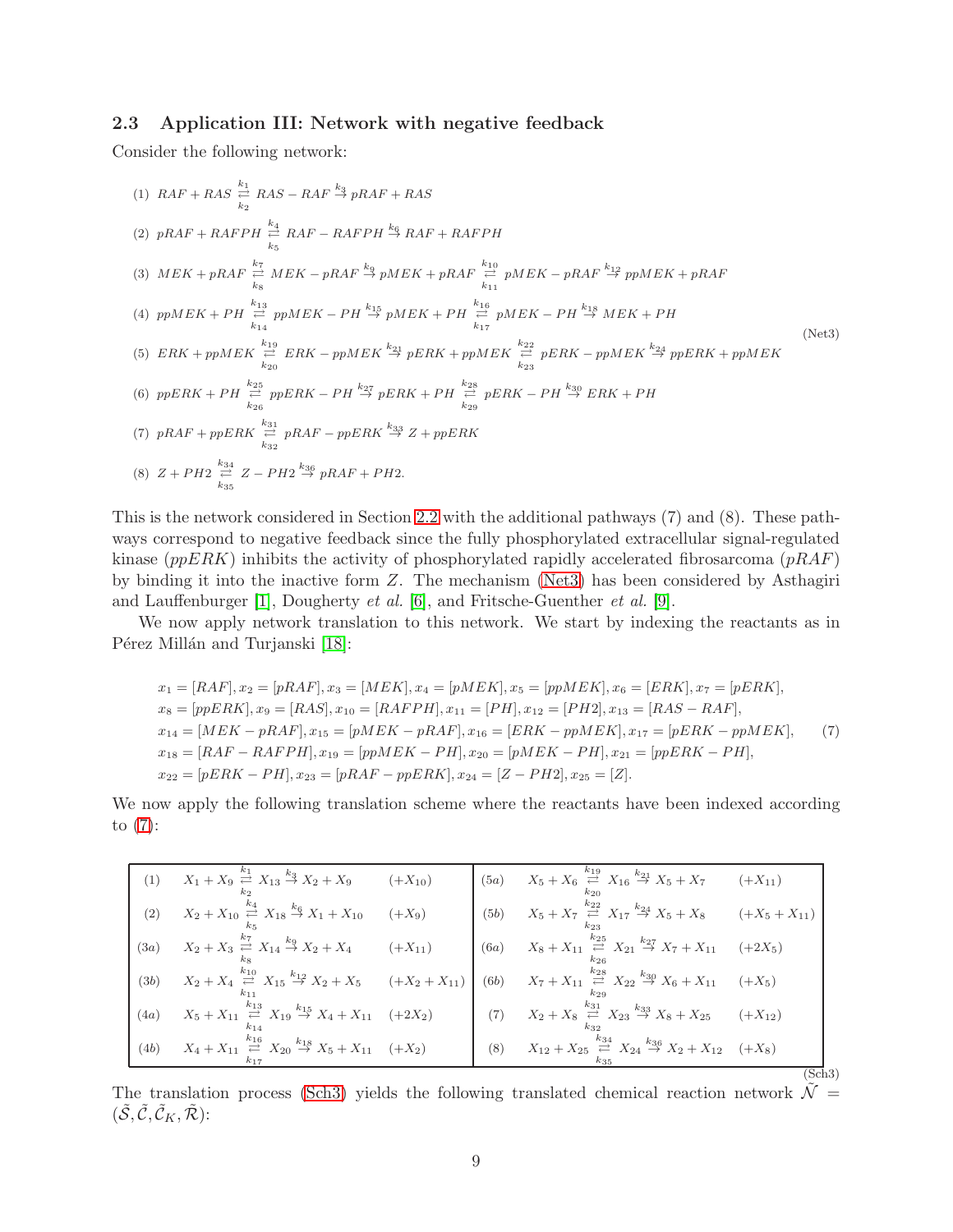$$
X_1 + X_9 + X_{10} \xrightarrow{k_1}^{k_1} X_{10} + X_{13}
$$
  
\n
$$
(1) \& (2): \qquad k_6 \uparrow \qquad \qquad k_8
$$
  
\n
$$
X_9 + X_{18} \xrightarrow{k_5}^{k_5} X_2 + X_9 + X_{10}
$$
  
\n
$$
X_2 + X_3 + X_{11} \xrightarrow{k_7}^{k_7} X_{11} + X_{14}
$$
  
\n
$$
(3a) \& (4b): \qquad k_{18} \uparrow \qquad \qquad k_{8}
$$
  
\n
$$
X_2 + X_{20} \xrightarrow{k_{17}}^{k_{17}} X_2 + X_4 + X_{11}
$$
  
\n
$$
X_5 + X_6 + X_{11} \xrightarrow{k_{19}}^{k_{19}} X_{11} + X_{16}
$$
  
\n
$$
(5a) \& (6b): \qquad k_{30} \uparrow \qquad \qquad k_{21}
$$
  
\n
$$
X_5 + X_{22} \xrightarrow{k_{29}}^{k_{29}} X_5 + X_7 + X_{11}
$$

<span id="page-9-0"></span>
$$
X_2 + X_8 + X_{12} \underset{k_{32}}{\overset{k_{31}}{\rightleftharpoons}} X_{12} + X_{23}
$$
\n
$$
(7) \& (8): \qquad \underset{k_{36}}{\underset{k_{36}}{\rightleftharpoons}} \underset{k_{33}}{\uparrow} \qquad \underset{k_{33}}{\downarrow} k_{33}
$$
\n
$$
X_8 + X_{24} \underset{k_{34}}{\overset{k_{35}}{\rightleftharpoons}} X_8 + X_{12} + X_{25}
$$
\n
$$
2X_2 + X_4 + X_{11} \underset{k_{11}}{\overset{k_{10}}{\rightleftharpoons}} X_2 + X_{11} + X_{15}
$$
\n
$$
(3b) \& (4a): \qquad \underset{k_{15}}{\underset{k_{15}}{\rightleftharpoons}} \uparrow \qquad \underset{k_{13}}{\downarrow} k_{12}
$$
\n
$$
2X_2 + X_{19} \underset{k_{13}}{\overset{k_{14}}{\rightleftharpoons}} 2X_2 + X_5 + X_{11}
$$
\n
$$
2X_5 + X_7 + X_{11} \underset{k_{23}}{\overset{k_{22}}{\rightleftharpoons}} X_5 + X_{11} + X_{17}
$$
\n
$$
(5b) \& (6a): \qquad \underset{k_{27}}{\underset{k_{27}}{\rightleftharpoons}} \uparrow \qquad \underset{k_{24}}{\downarrow} k_{24}
$$
\n
$$
2X_5 + X_{21} \underset{k_{25}}{\overset{k_{26}}{\rightleftharpoons}} 2X_5 + X_8 + X_{11}
$$
\n
$$
(Trans3)
$$

and the associated kinetic graph  $(\tilde{\mathcal{S}}, \tilde{\mathcal{C}}_K, \tilde{\mathcal{R}})$ :

$$
X_{1} + X_{9} \underset{k_{2}}{\rightleftharpoons} X_{12}
$$
\n
$$
(1) \& (2): \quad\n k_{6} \uparrow \qquad \n \downarrow k_{3} \qquad (7) \& (8): \quad\n k_{36} \uparrow \qquad \n \downarrow k_{33}
$$
\n
$$
X_{17} \underset{k_{4}}{\rightleftharpoons} X_{2} + X_{10}
$$
\n
$$
X_{24} \underset{k_{34}}{\rightleftharpoons} X_{12} + X_{25}
$$
\n
$$
X_{24} \underset{k_{34}}{\rightleftharpoons} X_{12} + X_{25}
$$
\n
$$
(3a) \& (4b): \quad\n k_{18} \uparrow \qquad \n \downarrow k_{9} \qquad (3b) \& (4a): \quad\n k_{15} \uparrow \qquad \n \downarrow k_{12}
$$
\n
$$
X_{19} \underset{k_{16}}{\rightleftharpoons} X_{4} + X_{11}
$$
\n
$$
X_{5} + X_{6} \underset{k_{20}}{\rightleftharpoons} X_{15}
$$
\n
$$
(5a) \& (6b): \quad\n k_{30} \uparrow \qquad \n \downarrow k_{21} \qquad (5b) \& (6a): \quad\n k_{27} \uparrow \qquad \n \downarrow k_{24}
$$
\n
$$
X_{20} \underset{k_{25}}{\rightleftharpoons} X_{8} + X_{11}
$$
\n
$$
X_{21} \underset{k_{28}}{\rightleftharpoons} X_{7} + X_{11}
$$
\n
$$
X_{32} \underset{k_{28}}{\rightleftharpoons} X_{7} + X_{11}
$$
\n
$$
(5b) \& (6a): \quad\n k_{27} \uparrow \qquad \n \downarrow k_{24}
$$
\n
$$
X_{36} \uparrow \qquad \n \downarrow k_{24}
$$
\n
$$
X_{37} \downarrow \frac{k_{28}}{k_{28}}
$$

As for the networks in Sections [2.1](#page-2-0) and [2.2,](#page-5-0) we can determine that the translation  $\tilde{\mathcal{N}}$  is proper, weakly reversible, and has both  $\tilde{\delta} = 0$  and  $\tilde{\delta}_K = 0$ . We make the following enumeration of the kinetic complexes:

$$
(1) \& (2): \quad (\tilde{C}_K)_1 = X_1 + X_9, (\tilde{C}_K)_2 = X_{13}, (\tilde{C}_K)_3 = X_2 + X_{10}, (\tilde{C}_K)_4 = X_{18},
$$
\n
$$
(3a) \& (4b): \quad (\tilde{C}_K)_5 = X_2 + X_3, (\tilde{C}_K)_6 = X_{14}, (\tilde{C}_K)_7 = X_4 + X_{11}, (\tilde{C}_K)_8 = X_{20},
$$
\n
$$
(3b) \& (4a): \quad (\tilde{C}_K)_9 = X_2 + X_4, (\tilde{C}_K)_{10} = X_{15}, (\tilde{C}_K)_{11} = X_5 + X_{11}, (\tilde{C}_K)_{12} = X_{19},
$$
\n
$$
(5a) \& (6b): \quad (\tilde{C}_K)_{13} = X_5 + X_6, (\tilde{C}_K)_{14} = X_{16}, (\tilde{C}_K)_{15} = X_7 + X_{11}, (\tilde{C}_K)_{16} = X_{22}
$$
\n
$$
(5b) \& (6a): \quad (\tilde{C}_K)_{17} = X_5 + X_7, (\tilde{C}_K)_{18} = X_{18}, (\tilde{C}_K)_{19} = X_8 + X_{11}, (\tilde{C}_K)_{20} = X_{21},
$$
\n
$$
(7) \& (8): \quad (\tilde{C}_K)_{21} = X_2 + X_8, (\tilde{C}_K)_{22} = X_{23}, (\tilde{C}_K)_{23} = X_{12} + X_{25}, (\tilde{C}_K)_{24} = X_{24},
$$

and compute the following tree constants: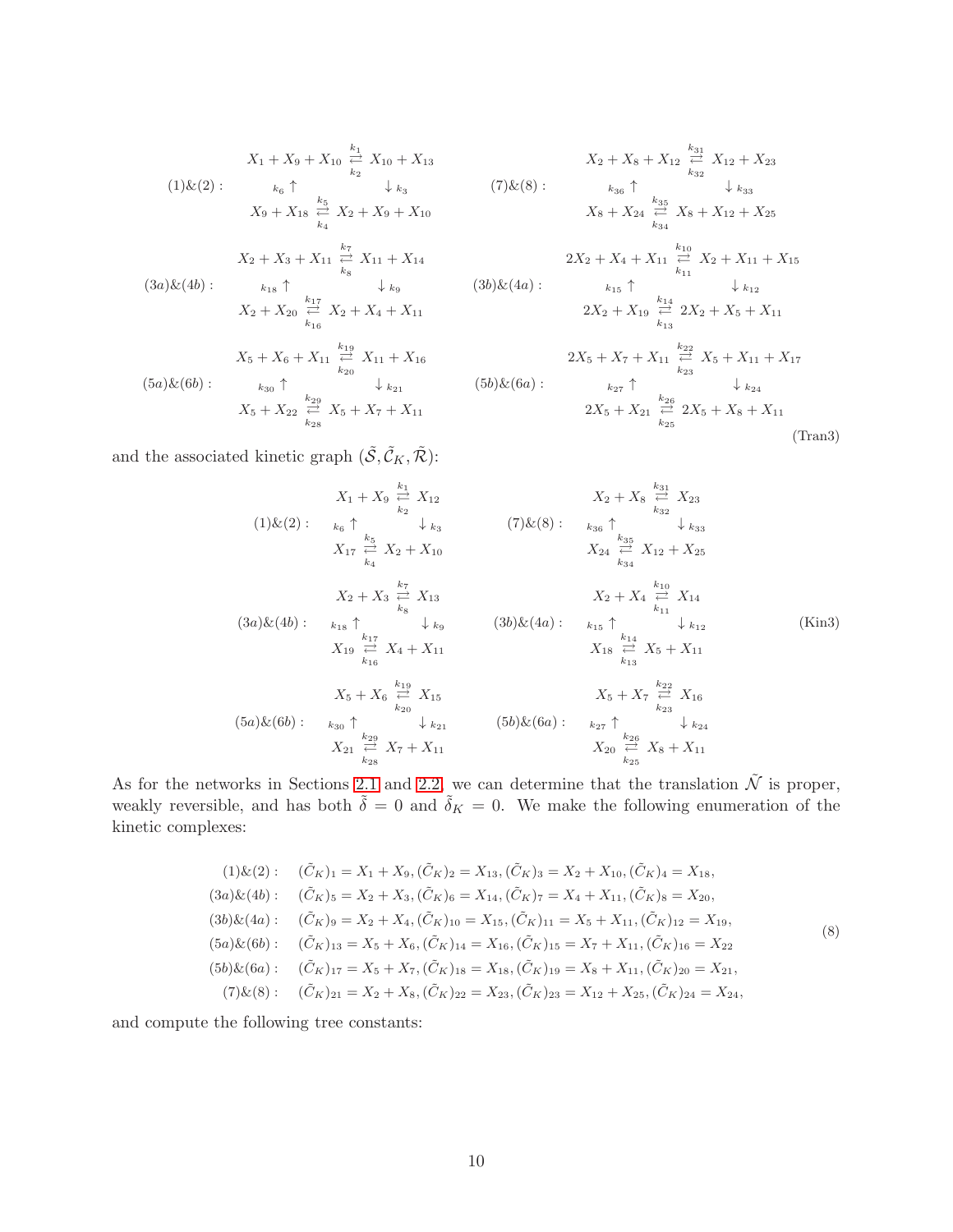| $K_1 = (k_2 + k_3)k_4k_6$               | $K_7 = k_7k_9(k_{17} + k_{18})$          | $K_{13} = (k_{20} + k_{21})k_{28}k_{30}$         | $K_{19} = k_{22}k_{24}(k_{26} + k_{27})$ |     |
|-----------------------------------------|------------------------------------------|--------------------------------------------------|------------------------------------------|-----|
| $K_2 = k_1 k_4 k_6$                     | $K_8 = k_7 k_9 k_{16}$                   | $K_{14} = k_{19}k_{28}k_{30}$                    | $K_{20} = k_{23} k_{24} k_{25}$          |     |
| $\tilde{K}_3 = k_1 k_3 (k_5 + k_6)$     | $K_9 = (k_{11} + k_{12})k_{13}k_{15}$    | $K_{15} = k_{19}k_{21}(k_{29} + k_{30})$         | $K_{21} = (k_{32} + k_{33})k_{34}k_{36}$ |     |
| $K_4 = k_1 k_3 k_4$                     | $K_{10} = k_{10}k_{13}k_{15}$            | $K_{16} = k_{19}k_{21}k_{28}$                    | $K_{22} = k_{31}k_{34}k_{36}$            | (9) |
| $\tilde{K}_5 = (k_8 + k_9)k_{16}k_{18}$ | $K_{11} = k_{10}k_{12}(k_{14} + k_{15})$ | $\tilde{K}_{17} = (k_{23} + k_{24})k_{25}k_{27}$ | $K_{23} = k_{31}k_{33}(k_{35} + k_{36})$ |     |
| $K_6 = k_7 k_{18} k_{16}$               | $K_{12} = k_{10} k_{12} k_{13}$          | $K_{18} = k_{22} k_{25} k_{27}$                  | $K_{24} = k_{31}k_{33}k_{34}.$           |     |

By property 2. of Theorem 5 of Johnston [\[15\]](#page-12-4), a basis of the steady state ideal can then be given by:

| $(1)$ & $(2)$ :                                                                                                                                            | $(7)$ & $(8)$ :                                                                                                                                       |  |  |
|------------------------------------------------------------------------------------------------------------------------------------------------------------|-------------------------------------------------------------------------------------------------------------------------------------------------------|--|--|
| $\tilde{K}_1\mathbf{x}^{(\tilde{y}_K)_2}-\tilde{K}_2\mathbf{x}^{(\tilde{y}_K)_1} \Rightarrow (k_2+k_3)x_{13}-k_1x_1x_9$                                    | $\tilde K_{21} \mathbf{x}^{(\tilde y_K)_{22}}-\tilde K_{22} \mathbf{x}^{(\tilde y_K)_{21}} \Rightarrow (k_{32}+k_{33})x_{23}-k_{31}x_2x_8$            |  |  |
| $\tilde{K}_3\mathbf{x}^{(\tilde{y}_K)_4} - \tilde{K}_4\mathbf{x}^{(\tilde{y}_K)_3} \Rightarrow (k_5+k_6)x_{18} - k_4x_2x_{10}$                             | $\tilde K_{23} \mathbf{x}^{(\tilde y_K)_{24}}-\tilde K_{24} \mathbf{x}^{(\tilde y_K)_{23}} \Rightarrow (k_{35}+k_{36})x_{24}-k_{34}x_{12}x_{25}$      |  |  |
| $\tilde K_4\mathbf{x}^{(\tilde y_K)_2} - \tilde K_2\mathbf{x}^{(\tilde y_K)_4} \Rightarrow k_3x_{13} - k_6x_{18}$                                          | $\tilde K_{24} \mathbf{x}^{(\tilde y_K)_{22}}-\tilde K_{22} \mathbf{x}^{(\tilde y_K)_{24}} \Rightarrow k_{33}x_{23}-k_{36}x_{24}$                     |  |  |
| $(3a) \& (4b) :$                                                                                                                                           | $(3b) \& (4a) :$                                                                                                                                      |  |  |
| $\tilde{K}_5\mathbf{x}^{(\tilde{y}_K)_6} - \tilde{K}_6\mathbf{x}^{(\tilde{y}_K)_5} \Rightarrow (k_8+k_9)x_{14} - k_7x_2x_3$                                | $\tilde K_9{\mathbf x}^{(\tilde y_K)_{10}}-\tilde K_{10}{\mathbf x}^{(\tilde y_K)_9}\Rightarrow (k_{11}+k_{12})x_{15}-k_{10}x_2x_4$                   |  |  |
| $\tilde{K}_7 \mathbf{x}^{(\tilde{y}_K)_{8}} - \tilde{K}_8 \mathbf{x}^{(\tilde{y}_K)_{7}} \Rightarrow (k_{17} + k_{18}) x_{20} - k_{16} x_4 x_{11}$         | $\tilde{K}_{11}\mathbf{x}^{(\tilde{y}_K)_{12}} - \tilde{K}_{12}\mathbf{x}^{(\tilde{y}_K)_{11}} \Rightarrow (k_{14} + k_{15})x_{19} - k_{13}x_5x_{11}$ |  |  |
| $\tilde{K}_8\mathbf{x}^{(\tilde{y}_K)_6} - \tilde{K}_6\mathbf{x}^{(\tilde{y}_K)_8} \Rightarrow k_9x_{14} - k_{18}x_{20}$                                   | $\tilde K_{12} \mathbf{x}^{(\tilde y_K)_{10}} - \tilde K_{10} \mathbf{x}^{(\tilde y_K)_{12}} \Rightarrow k_{12} x_{15} - k_{15} x_{19}$               |  |  |
| $(5a) \& (6b) :$                                                                                                                                           | $(5b)$ & $(6a)$ :                                                                                                                                     |  |  |
| $\tilde{K}_{13}\mathbf{x}^{(\tilde{y}_K)_{14}} - \tilde{K}_{14}\mathbf{x}^{(\tilde{y}_K)_{13}} \Rightarrow (k_{20} + k_{21})x_{16} - k_{19}x_5x_6$         | $\tilde K_{17} \mathbf{x}^{(\tilde y_K)_{18}}-\tilde K_{18} \mathbf{x}^{(\tilde y_K)_{17}} \Rightarrow (k_{23}+k_{24})x_{17}-k_{22}x_5x_7$            |  |  |
| $\tilde{K}_{15} \mathbf{x}^{(\tilde{y}_K)_{16}} - \tilde{K}_{16} \mathbf{x}^{(\tilde{y}_K)_{15}} \Rightarrow (k_{29} + k_{30}) x_{22} - k_{28} x_7 x_{11}$ | $\tilde K_{19} \mathbf{x}^{(\tilde y_K)_{20}}-\tilde K_{20} \mathbf{x}^{(\tilde y_K)_{19}} \Rightarrow (k_{26}+k_{27})x_{21}-k_{25}x_8x_{11}$         |  |  |
| $\tilde{K}_{16}\mathbf{x}^{(\tilde{y}_K)_{14}}-\tilde{K}_{14}\mathbf{x}^{(\tilde{y}_K)_{16}} \Rightarrow k_{21}x_{16}-k_{30}x_{22}$                        | $\tilde{K}_{20} \mathbf{x}^{(\tilde{y}_K)_{20}} - \tilde{K}_{18} \mathbf{x}^{(\tilde{y}_K)_{20}} \Rightarrow k_{24} x_{17} - k_{27} x_{21}$           |  |  |

As in Sections [2.1](#page-2-0) and [2.2,](#page-5-0) the elements of the basis are grouped here to emphasize the connection with the linkage classes of the translation [\(Tran3\)](#page-9-0).

# <span id="page-10-0"></span>3 Conclusions

In this note, we have illustrated how network translation (Johnston [\[15\]](#page-12-4)) can be used to characterize mass action systems with toric steady states (Pérez Millán *et al.* [\[17\]](#page-12-1)) by applying it to three related MAPK networks known to have toric steady states (Pérez Millán and Turjanski [\[18\]](#page-12-0)). The process of network translation involves corresponding the original network to a generalized network (Müller and Regensburger [\[20\]](#page-12-2)) with superior structure. In all three cases considered here, we were able to construct a translation which was proper, weakly reversible, and for which  $\tilde{\delta} = 0$  and  $\tilde{\delta}_K = 0$ . This is sufficient to guarantee "complex-balanced steady states" for the translated system and to guarantee toric steady states of the original system.

We make a few notes regarding the scope of this work and avenues for future work:

1. Network translation is not the only approach capable of guaranteeing the existence of toric steady states. Such states may be guaranteed by computing the kernel of a particular structural matrix, as illustrated by Pérez Millán *et al.* [\[17\]](#page-12-1), or through direct computation of the Gröbner basis of the mass action system (see Cox *et al.* [\[2\]](#page-11-8)). The contribution made in this note, and by network translation in general, is in relating the algebraic details of the steady state analysis explicitly to the topological structure of the underlying chemical reaction network. This is in keeping with the flavor of so-called *chemical reaction network theory* which has placed considerable emphasis of dynamical properties which follow from properties of the network structure itself (see Feinberg [\[7\]](#page-11-4), Horn [\[11\]](#page-12-5), and Horn and Jackson [\[12\]](#page-12-6)).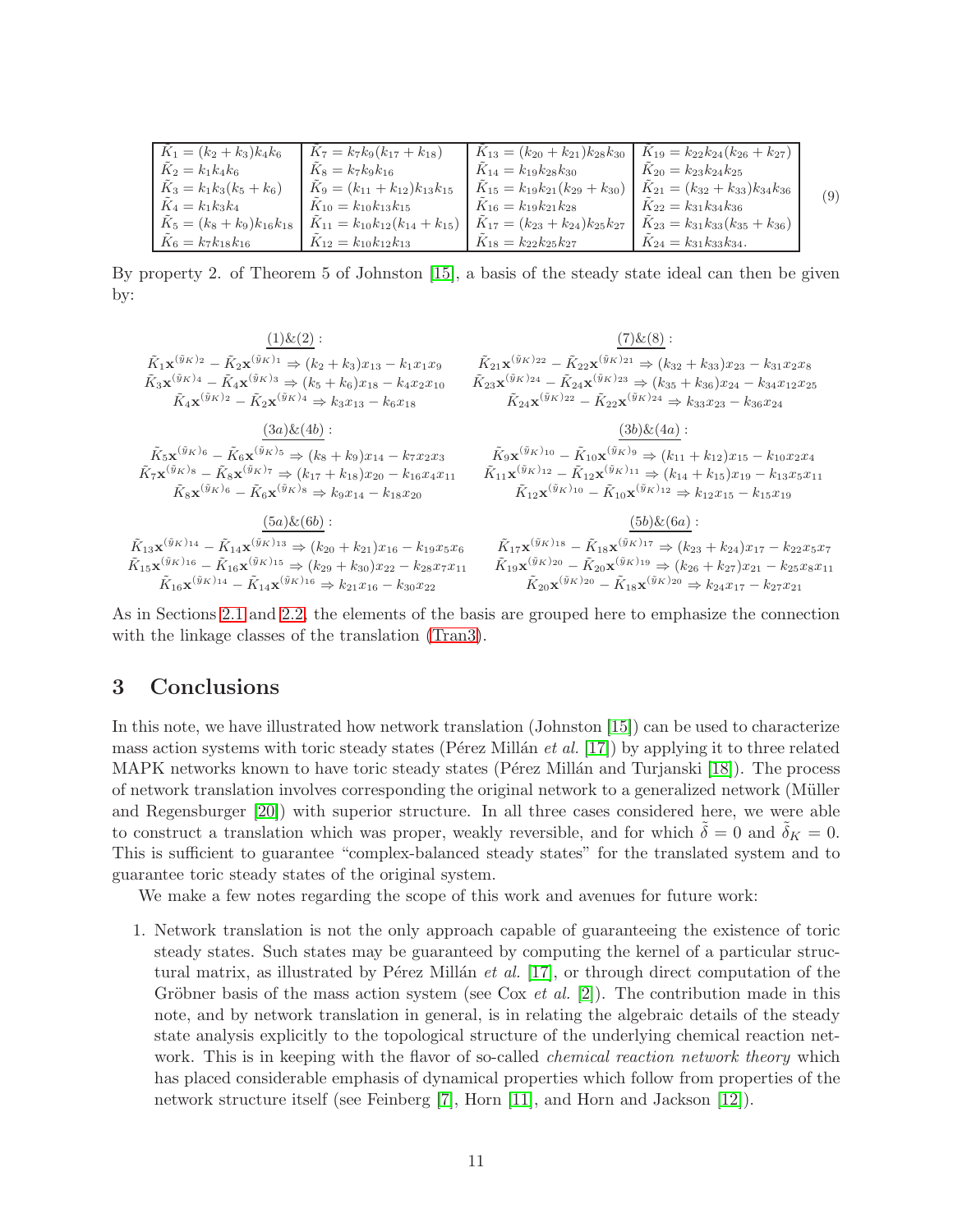- 2. The translation schemes [\(Sch1\)](#page-3-0), [\(Sch2\)](#page-6-0), and [\(Sch3\)](#page-8-3) were chosen due to the similarity in network structures with that of the network considered in Application II of Johnston [\[15\]](#page-12-4). In general practice, however, such a scheme may not be immediately apparent. Recent work has been conducted by Johnston [\[14\]](#page-12-10) on computational algorithms for constructing network translations. The algorithm given there is capable of corresponding regular mass action systems to generalized ones which have the same steady states. To date, however, the algorithm requires a given set of potential stoichiometric translated complexes which may not be obvious. Research on how to algorithmically determine the network structure of translations is therefore ongoing.
- 3. We re-iterate that this note only addresses the construction of the basis for the steady state ideal and does not address the multistationarity or multistability of the system. To date, no results are known which relate the process of network translation to a network's capacity for multistationarity. Given that conditions are known on both regular (Craciun and Feinberg  $[4, 5]$  $[4, 5]$ ; Pérez Millán *et al.* [\[17\]](#page-12-1); Müller *et al.* [\[19\]](#page-12-3)) and generalized mass action systems (Müller and Regensberger [\[20\]](#page-12-2)) which guarantee multistationarity for some set of rate constants, we therefore ask the following: Are there properties of the network translation process itself which guarantee, or prohibit, that the underlying network has the capacity for multistationarity?

# <span id="page-11-5"></span>References

- [1] Anand R. Asthagiri and Douglas A. Lauffenburger. A computational study of feedback effects on signal dynamics in a mitogen-activated protein kinase (MAPK) pathway model.
- <span id="page-11-8"></span><span id="page-11-0"></span>[2] David Cox, John Little, and Donal O'Shea. Ideals, Varieties and Algorithms. Undergraduate Texts in mathematics, Springer Verlag, third edition edition, 2007.
- [3] Gheorghe Craciun, Alicia Dickenstein, Anne Shiu, and Bernd Sturmfels. Toric dynamical systems. J. Symbolic Comput., 44(11):1551–1565, 2009.
- <span id="page-11-1"></span>[4] Gheorghe Craciun and Martin Feinberg. Multiple equilibria in complex chemical reaction networks: I. the injectivity property. SIAM J. Appl. Math, 65(5):1526–1546, 2005.
- <span id="page-11-2"></span>[5] Gheorghe Craciun and Martin Feinberg. Multiple equilibria in complex chemical reaction networks: II. the species-reaction graph. SIAM J. Appl. Math, 66(4):1321–1338, 2006.
- <span id="page-11-6"></span>[6] Michele K. Dougherty, Jürgen Müller, Daniel A. Ritt, Ming Zhou, Xiao Zhen Zhou, Terry D. Copeland, Thomas P. Conrads, Timothy D. Veenstra, Kun Ping Lu, and Deborah K. Morrison. Regulation of Raf-1 by direct feedback phosphorylation. Mol. Cell., 17:215–224, 2005.
- <span id="page-11-4"></span><span id="page-11-3"></span>[7] Martin Feinberg. Complex balancing in general kinetic systems. Arch. Ration. Mech. Anal., 49:187–194, 1972.
- [8] Elisenda Feliu and Carsten Wiuf. Enzyme sharing as a cause of multistationarity in signaling systems. J. Roy. Soc. Int., 9(71):1224–1232, 2012.
- <span id="page-11-7"></span>[9] Raphaela Fritsche-Guenther, Franziska Witzel, Anja Sieber, Ricarda Herr, Nadine Schmidt, Sandra Braun, Tilman Brummer, Christine Sers, and Nils Blüuthgen. Strong negative feedback from Erk to Raf confers robustness to MAPK signalling. Mol. Syst. Biol., 7:489, 2011.